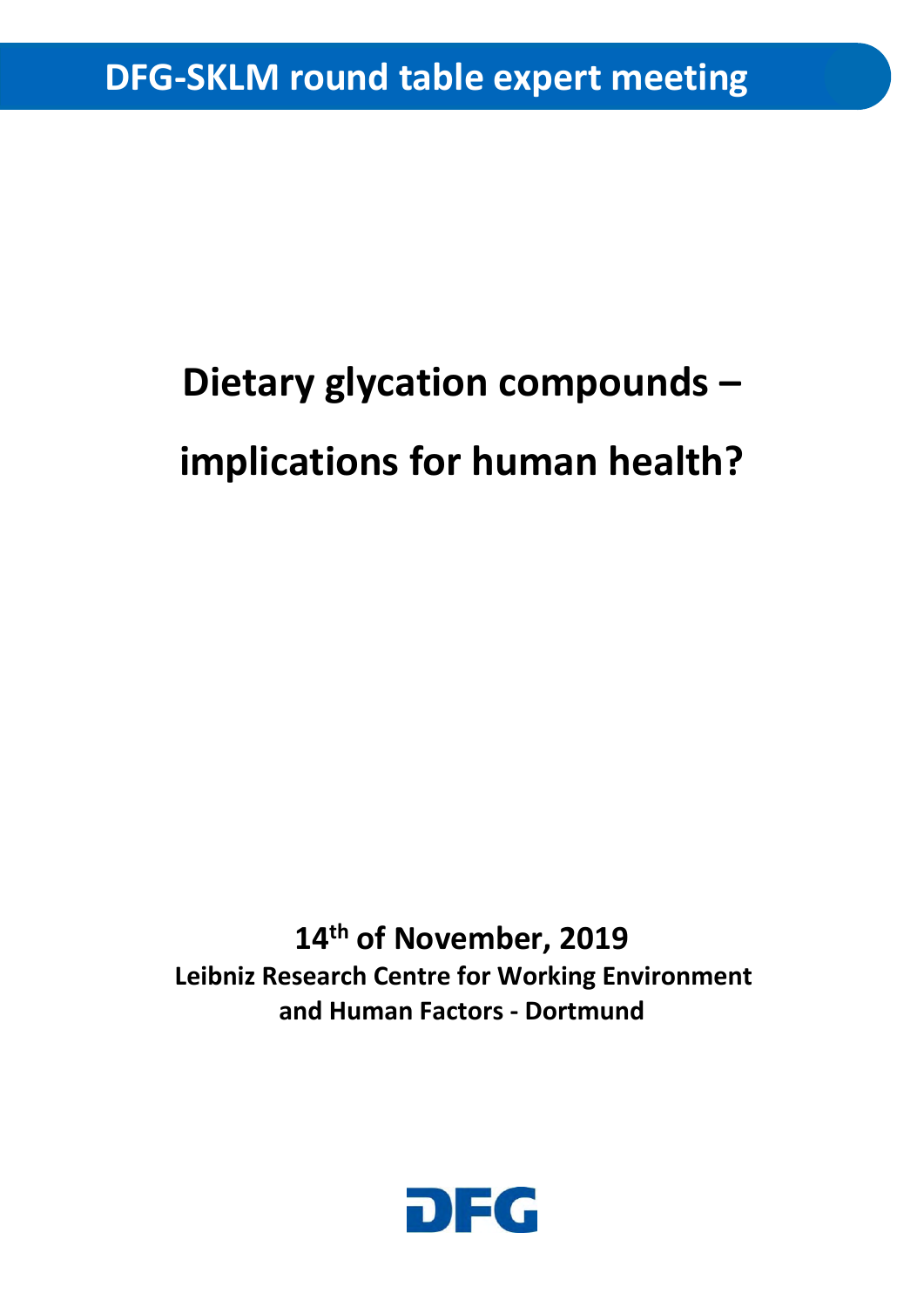### **Round Table meeting "Dietary glycation compounds –implications for human health?"**

14th of November, 2019

#### **Points to be addressed in the discussion:**

Publication: Quality Criteria for Studies on Dietary Glycation Compounds and Human **Health** 

*Opinion of the Senate Commission on Food Safety (SKLM) of the German Research Foundation (DFG)* 

Michael Hellwig, Hans-Ulrich Humpf, Jan Hengstler, Angela Mally, Stefan Vieths and Thomas Henle

#### **Check for quality criteria:**

- Well-defined structures (Are the structures of glycation compounds welldefined?)
- Structure-activity approach (Could the observed effects be traced back to defined structures?)

\_\_\_\_\_\_\_\_\_\_\_\_\_\_\_\_\_\_\_\_\_\_\_\_\_\_\_\_\_\_\_\_\_\_\_\_\_\_\_\_\_\_\_\_\_\_\_\_\_\_\_\_\_\_\_\_\_\_\_\_\_\_

\_\_\_\_\_\_\_\_\_\_\_\_\_\_\_\_\_\_\_\_\_\_\_\_\_\_\_\_\_\_\_\_\_\_\_\_\_\_\_\_\_\_\_\_\_\_\_\_\_\_\_\_\_\_\_\_\_\_\_\_\_\_

\_\_\_\_\_\_\_\_\_\_\_\_\_\_\_\_\_\_\_\_\_\_\_\_\_\_\_\_\_\_\_\_\_\_\_\_\_\_\_\_\_\_\_\_\_\_\_\_\_\_\_\_\_\_\_\_\_\_\_\_\_\_

\_\_\_\_\_\_\_\_\_\_\_\_\_\_\_\_\_\_\_\_\_\_\_\_\_\_\_\_\_\_\_\_\_\_\_\_\_\_\_\_\_\_\_\_\_\_\_\_\_\_\_\_\_\_\_\_\_\_\_\_\_\_

\_\_\_\_\_\_\_\_\_\_\_\_\_\_\_\_\_\_\_\_\_\_\_\_\_\_\_\_\_\_\_\_\_\_\_\_\_\_\_\_\_\_\_\_\_\_\_\_\_\_\_\_\_\_\_\_\_\_\_\_\_\_

\_\_\_\_\_\_\_\_\_\_\_\_\_\_\_\_\_\_\_\_\_\_\_\_\_\_\_\_\_\_\_\_\_\_\_\_\_\_\_\_\_\_\_\_\_\_\_\_\_\_\_\_\_\_\_\_\_\_\_\_\_\_

\_\_\_\_\_\_\_\_\_\_\_\_\_\_\_\_\_\_\_\_\_\_\_\_\_\_\_\_\_\_\_\_\_\_\_\_\_\_\_\_\_\_\_\_\_\_\_\_\_\_\_\_\_\_\_\_\_\_\_\_\_\_

\_\_\_\_\_\_\_\_\_\_\_\_\_\_\_\_\_\_\_\_\_\_\_\_\_\_\_\_\_\_\_\_\_\_\_\_\_\_\_\_\_\_\_\_\_\_\_\_\_\_\_\_\_\_\_\_\_\_\_\_\_\_

- Plausibility check of models (Are the structures/dose ranges relevant for human exposure?)
- Exposure assessment: Quantitative data resulting from state-of-the-art analytical tools and/or validated biomarkers?

#### **Gaps in knowledge and research needs:**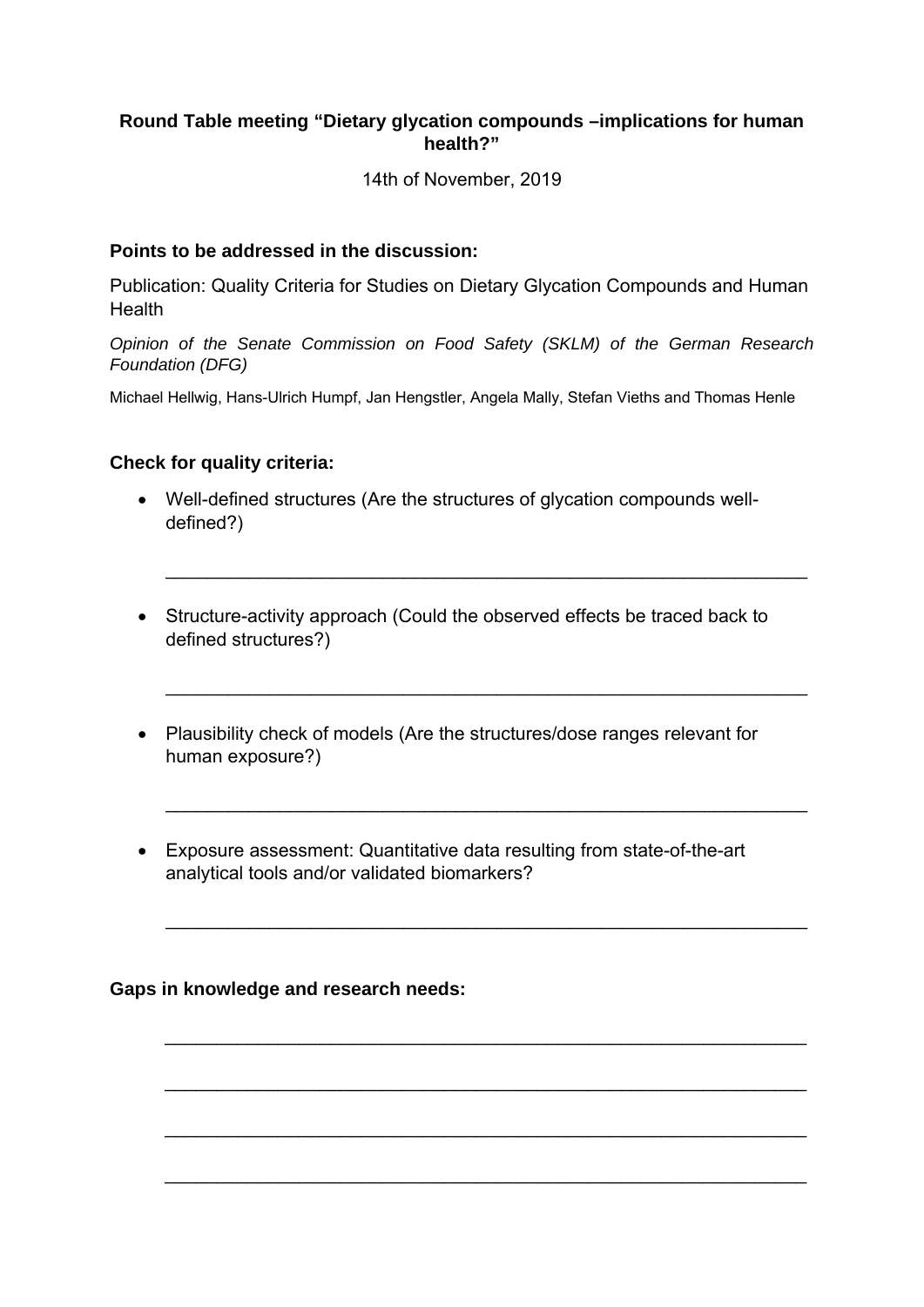# **Glycation reactions in food, dietary exposure, uptake and metabolism**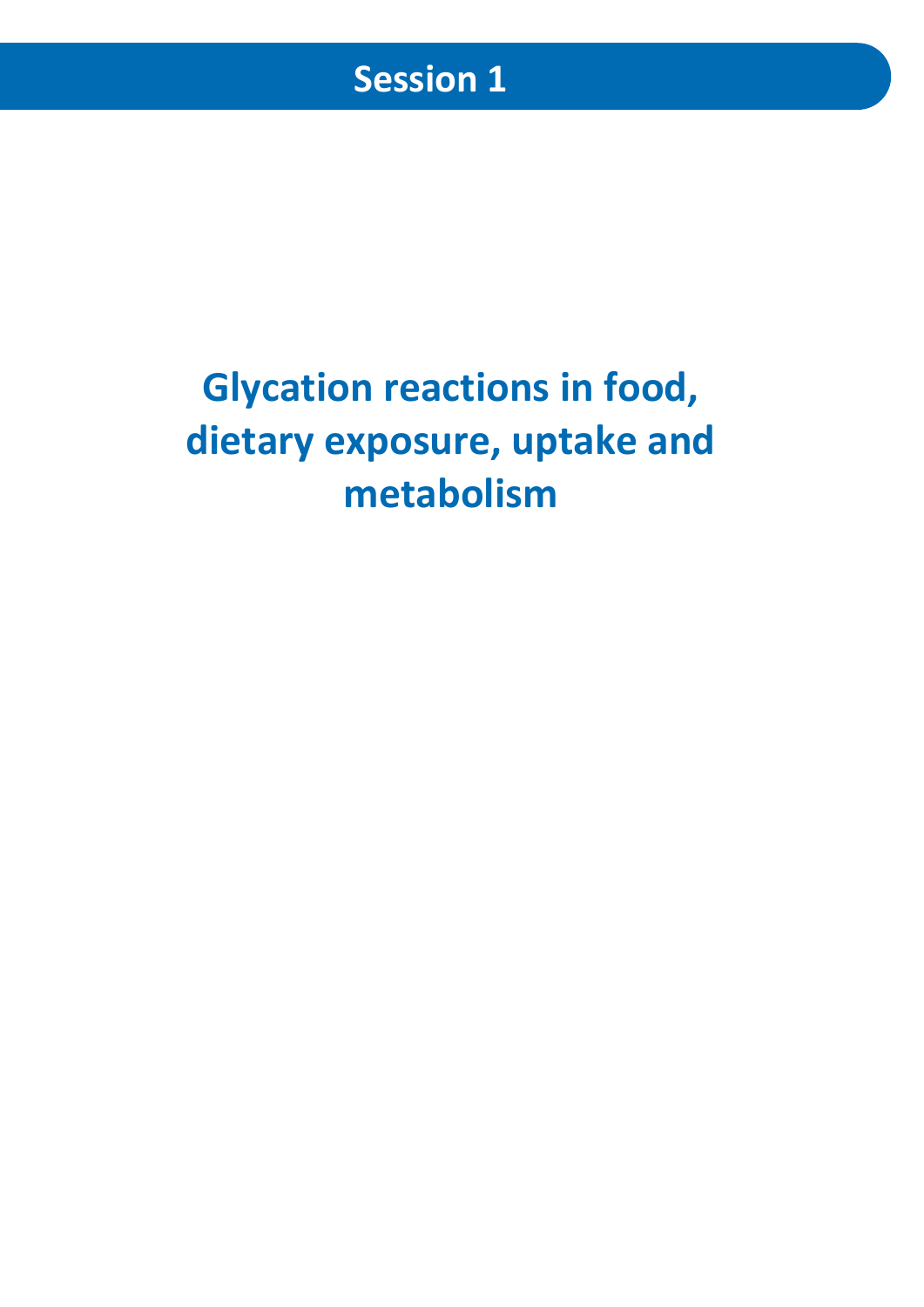## **Glycation reactions in food: Structures, pathways, quantitative considerations and dietary exposure**

#### Thomas Henle

Chair of Food Chemistry, Technische Universität Dresden, Germany

The Maillard reaction (non‐enzymatic browning, glycation) is of outstanding importance for the sensory and nutritional quality of processed foods. During the "early stage" of the complex reaction, mainly the e-amino groups of lysine residues react with reducing carbohydrates such as glucose, maltose or lactose to peptide-bound aminoketoses, the so-called Amadori products (e.g. N- -fructosyllysine, N- -maltulosyllysine or N- -lactulosyllysine). These "sugaramino acids" are degraded during prolonged heating or storage to form 1,2‐dicarbonyl compounds (e.g. 3‐deoxyglucosulose, 3‐DG or methylglyoxal, MGO), which in turn can attack nucleophilic amino acid side chains to form peptide‐bound glycation compounds (often referred to as "advanced glycation end products). Besides lysine derivatives (e.g. N‐‐ carboxymethyllysine, pyrraline, formyline, maltosine) also arginine derivatives (e.g. MG‐H1, methylglyoxal‐derived hydroimidazolone) and crosslink‐amino acids (e.g. pentosidine) are formed. Throughout the last years, we were able to carry out numerous studies on the determination of individual peptide‐bound glycation compounds as well as of 1,2‐dicarbonyl compounds in a large variety of foods, based on the use of chromatographic techniques and chemically clearly characterized reference material. We have set up an open‐access database to collect our own data as well as data from literature and make it available to the scientific community (1).

As part of a conventional diet, daily uptake of glycation compounds is approx. 500‐1000 mg Amadori products, 25‐75 mg "AGEs" (in particular pyrraline and N‐‐carboxymethyllysine), and daily about 1000 mg per day. For 1,2‐dicarbonyl compounds, dietary intake was estimated to range between 20 and 160 mg/day for 3‐DG and 5 and 20 mg/day for MGO, respectively. Relatively little is known about bioavailability and the "metabolic transit" of dietary glycation compounds. The Amadori products of lysine are almost completely released by digestive enzymes from heat-treated proteins in short-chain peptides, but these are not absorbed by the body, so that Amadori products cannot be used as a source of lysine ("blocked lysine"). Depending on the heat treatment, most of the lysine in thermally processed foods (e.g. baked goods) may be present in a form that is not biologically available. Thus, depending on the heat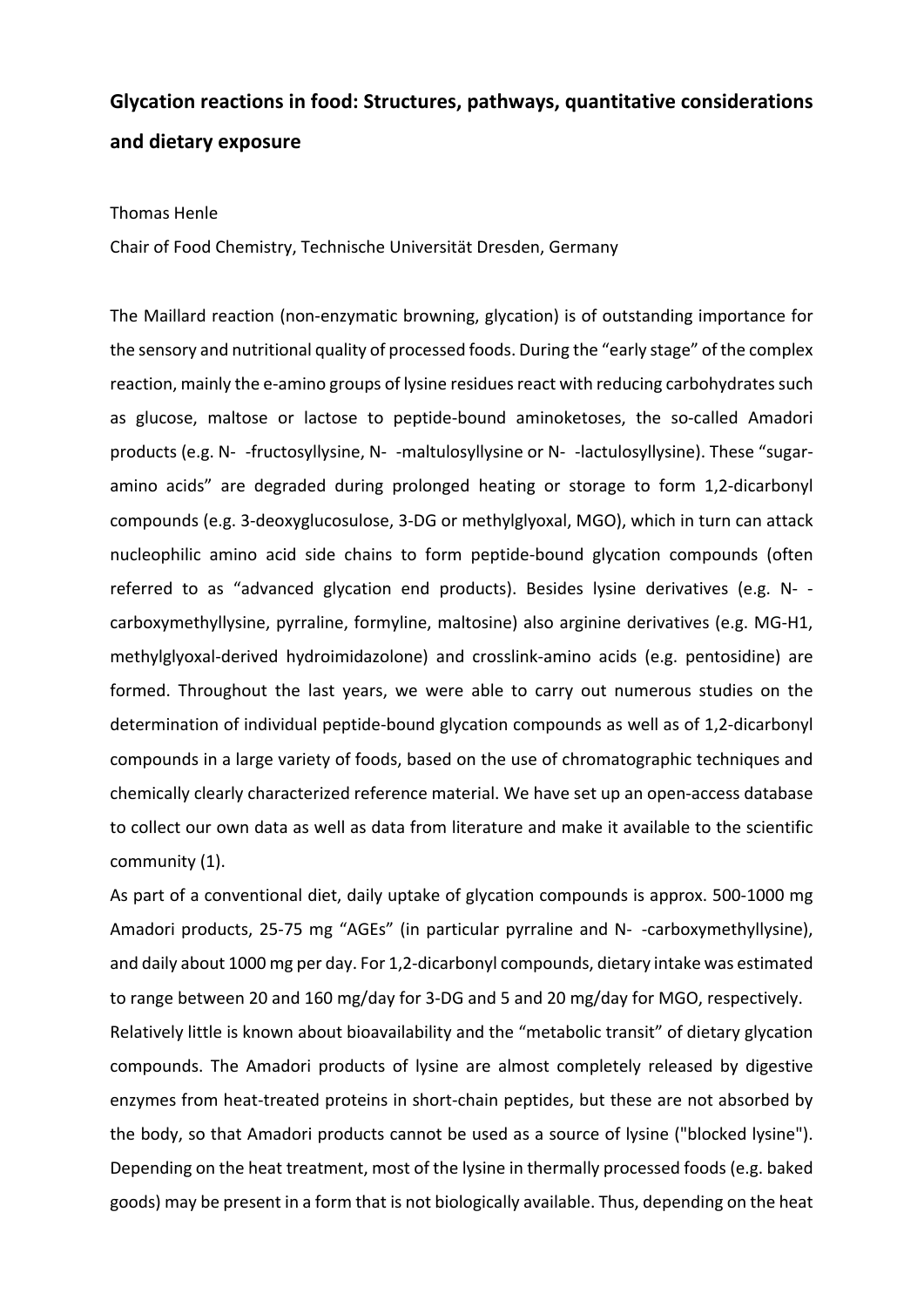treatment, most of the lysine in thermally processed foods (e.g. bakery products) may be present in a form that is not biologically available. Pyrraline, on the other hand, which is supplied through food, appears almost completely in the urine, making this glycation compound to a perfect marker for the dietary uptake of glycated proteins.

These differences in bioavailability are probably due to the fact that amino acid transporters cannot transport glycated amino acids. Current studies confirm that the nontransportable Amadori products can be rapidly degraded by the intestinal microbiota. Peptide‐bound Maillard products (e.g. pyrraline) released in the small intestine are partly substrates of the intestinal peptide transporter PEPT1. For 1,2‐dicarbonyl compounds, it was shown that dietary MGO cannot be found in urine, probably due to fast degradation reactions during the gastrointestinal transit. Dietary application of 3‐DG, on the other hand, is followed be an increase of 3‐DG and its metabolites 3‐deoxyfructose (3‐DF) and 2‐keto‐3‐deoxygluconic acid (3‐DGA), indicating specific mechanisms of biotransformation.

To clearly demonstrate whether dietary glycation products play a role for human health, it should be mandatory to use chemically exact terminology, unambiguously characterized substances, and quantitative data resulting from state‐of‐the‐art analytical tools.

(1) https://lemchem.file3.wcms.tu‐dresden.de/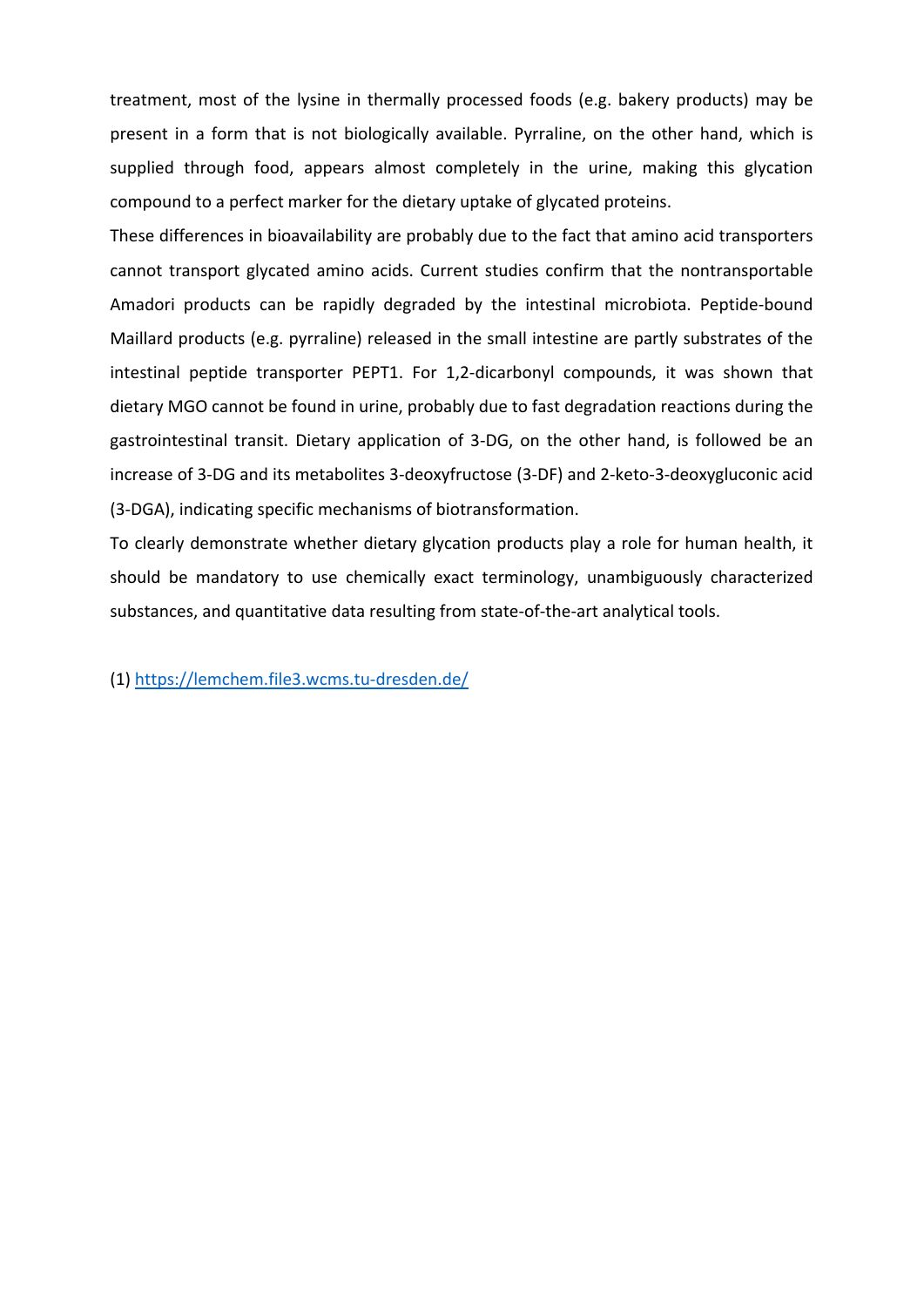## **Uptake and metabolism of dietary glycation compounds – Insight from animal studies.**

#### **Frederic J Tessier**

U995‐LIRIC‐Lille Inflammation Research International Center, University Lille, Inserm, CHU Lille, Lille, France

Most of glycation compounds found in food are considered as non-physiological amino acids that cannot be used as amino acid sources after digestion of proteins. It has long been considered that glycated amino acids are not available for the anabolism of new proteins *in vivo,* regardless of their origin (lysine, arginine or other amino acids). With this in mind, PA Finot et al. (1) created the term "blocked lysine" to describe the lysines which are chemically modified during food processing (mainly by glycation) and which are, in consequence, considered as unavailable for the organism.

Nowadays no one could claim that glycation compounds are not partially metabolized in order to regenerate native amino acids. Insufficient research has been done so far on the topic of metabolization.

In the last decades most of the research has been directed towards the digestion, uptake and elimination of dietary glycation compounds. The only promising data related to the metabolization of dietary glycation compounds come in studies on colonic microbiota (2).

Different approaches have been used to study the digestion, the intestinal absorption and the clearance of the dietary glycation compounds. Animal experiments have been used to follow the metabolic transit of different glycation products administered by oral or injectable routes, and cell cultures have been more specifically used to identify the pathwaysthrough which glycated amino acids are transported from the gut to the circulation (3), and from the circulation to the urine. In addition, some clinical studies have been successfully used to complete this research of the metabolic fate of glycation products.

#### **Digestibility of glycated proteins**

The resistance of glycated proteins to digestive enzymes is a commonly shared observation from scientists who have tested different forms of such proteins in *in vitro* digestive systems. The apparent low digestibility of glycated proteins may seem quite logical since some of the most important digestive enzymes cleave proteins only between specific native amino acid residues, and are inefficient when glycated amino acids residues are concerned. However animal studies do not always confirm this observation of a lower digestibility of glycated proteins. Our group did not find any difference, for instance, in protein digestibility in rats, between two diets made of extruded and non‐extruded caseins, despite a significantly higher level of glycation products in the extruded diet (4). Our observation is consistent with that of another study which used a pig model (5). The authors of the latter concluded that the nutritional consequences of the Maillard reaction in milk was only a decrease in digestibility estimated around 2%. Human studies also concluded that diets high in glycation products only slightly decreased the digestibility of proteins (6)

The observation of a quasi-normal rate of digestibility of glycated proteins does not indicate that all glycation products are digested and well absorbed in the upper intestinal tract. If we consider the most advanced glycation products, the melanoidins, there is no doubt that this group is more resistant to digestive enzymes. Most melanoidins reach the lower gastrointestinal tract unaffected and get partly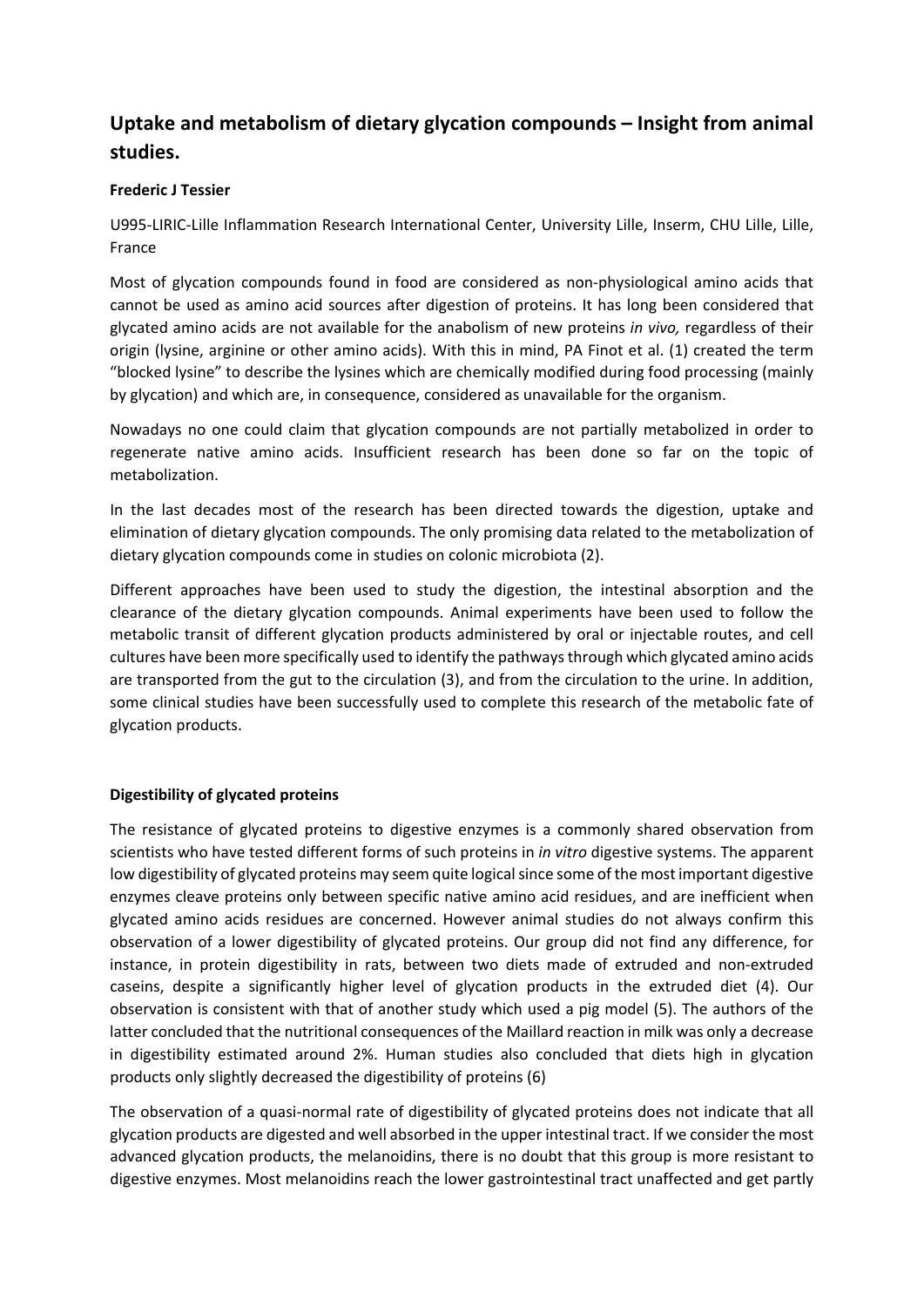digested by the gut microbiota. Although classified as "non‐bioavailable glycation products", melanoidins are at least partly and indirectly available as a result of their microbial metabolization (7).

#### **Bioavailability of dietary advanced glycation end‐products**

It is commonly presented in the literature that approximately 10 to 30% of dietary advanced glycation end‐products (dAGEs) are absorbed into the circulation, and that only 30% of this are eliminated in the urine. This estimation is mainly based on the human study of Koschinsky et al. (8) and the data of Faist and Erbersdobler (9). One clinical trial focusing on the absorption and elimination of pyrraline, Amadori product, and pentosidine demonstrated that the urinary excretion of these three glycation products was more or less dependent on the amounts present in food (10). This study also indicated that each glycation product has a unique fate of absorption/elimination. It also raised the question of the dual origin of some glycation products in urine, exogenous (*i.e.* from food) and endogenous (*i.e. in vivo* glycation), and the difficulties of correctly assessing the part in the urine that comes from food.

In one of his last publications, Finot (11) methodologically presented the difference of absorption and metabolism between free and protein‐bound glycation products. The scientific community discovered that this state of glycation product (free or protein bound) was not only important as far as the absorption of glycation products was concerned but also when their concentration in the circulation, tissues and urine were interpreted.

As already mentioned above, each dietary glycation compound has its own bioavailability. Delgado‐ Andrade and Fogliano have summarized the bioavailability of the Maillard reaction products that are studied the most, in a recent review (7).

We and other groups have focused on carboxymethyllysine (CML) as a model of glycation products although we are aware that every glycation product differs chemically and metabolically. It must be emphasized then that all the results found on CML cannot be extrapolated to every glycation product ingested.

CML wasselected not only because it was considered as a good model, but also because of itsrelatively high abundance in foods and its potential activity after ingestion.

#### **Intestinal transport of CML and other glycated amino acids**

It was observed that diets high in CML and some other glycation compounds (but not all of them) lead to an elevation of the same compounds in urine in proportion to the amount ingested (10, 12, 13) This simple observation made both in animals and humans indicates that at least one part of CML is absorbed and taken into the circulation. But by which mechanism glycation products passthe intestinal epithelial barrier and reach the systemic circulation? Most of the work done to answer this question was performed by the team of Thomas Henle. Using caco-2 cell monolayers, T. Henle and his colleagues found that the AGE absorption *in vitro* can take place in the form of dipeptides, but not asfree glycated amino acid, most likely by the intestinal proton‐coupled peptide transporter (PEPT1) (3). After intercellular peptide bound hydrolysis, glycated amino acids can be released in the basolateral compartments of transwells (approximate equivalent of the systemic circulation) by simple diffusion. This simple way of transport promotes the release of hydrophobic glycated amino acids such as pyrraline, and hypothetically limit the release of hydrophilic ones such as CML.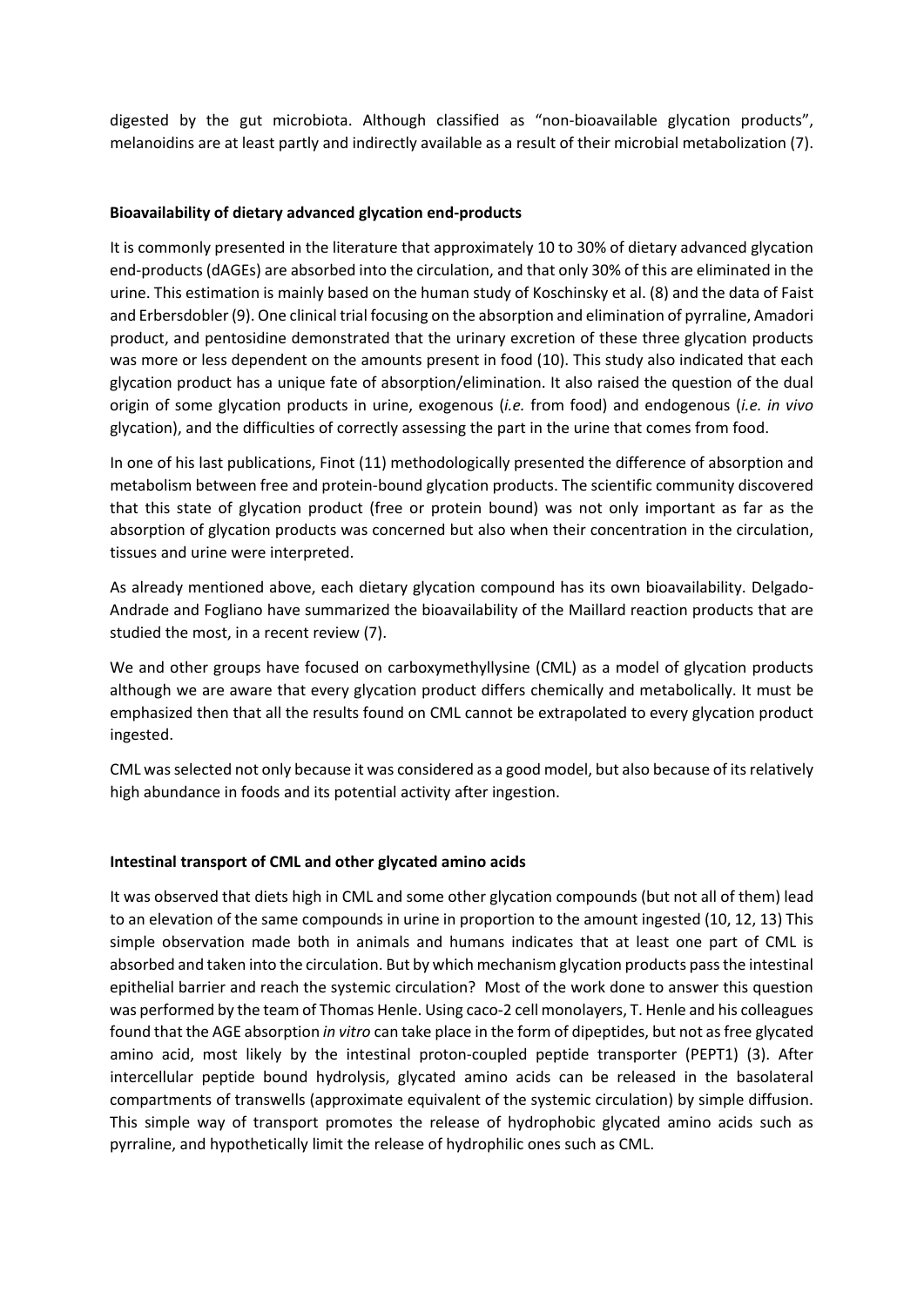The same question of transport of glycated amino acids and other AGEsremain unanswered when cells of different organs (liver, kidney, lungs, brain…) are concerned. Do free dAGEs get into cells from different organs? And if so, which transport system is used?

#### **Association between dietary intake and serum CML: why do we have conflicting data in the literature?**

Using a specific analytical chromatographic method allowing the quantification of free and protein‐ bound CML (4), we found recently on an animal model that only plasma free CML increases quickly after an oral intake of CML but not protein‐bound CML which remained stable and unaffected by the diet.

We also discovered that the plasma free CML returns quite rapidly to a 'baseline' level after the consumption of a meal. This observation explains why the total CML level (free CML at a baseline level and protein‐bound CML level independent of the diet) in blood could appear to be unaffected by the diet when fasting venous blood samples are collected and analyzed.

Despite our limited knowledge about the pharmacokinetics of dCML, our preliminary data indicate that it is characterized by a partial but rapid absorption and elimination. Our findings clearly showed that only the free CML level increased in the animal blood while the protein‐bound CML concentration remained unchanged.

It is possible that the apparent low level (14), or lack (15) of association between dCML and serum CML could be accounted for by the fact that most scientists, including ourselves at the time, were performing the analysis on fasting blood samples instead of postprandial blood samples and have, in addition, quantified protein‐bound CML rather than free CML.

It is only, however, the protein‐bound CML that can be detected and thus quantified when isolated serum proteins are analysed (compared to full serum samples) by chromatographic means or when immunological means (ELISA) are used. We therefore recommend applying Karachalias et al. protocol (16) or our recently published one (4) which both include an LC‐MS analysis in order to quantify free CML in blood and to detect any effect of dietary intake.

We also believe, on the basis of the existing literature and our own studies, that only the meals consumed within 24h before the test will significantly affect the level of free CML in blood of healthy subjects. We assume that this last consideration is one more reason, in addition to the lack of free CML analysis and the collection of fasting blood sample, why no association was discovered between dietary intake and serum CML by Semba et al. (15) despite a rigorous dietary assessment taking place on 6 separate days, but not only on the day preceding the blood test.

#### **CML elimination in feces and urine**

The most recent data come from the analysis of CML in faeces and urine after well-controlled oral exposures to CML in both animal (17) and human studies (18). Three fundamental conclusions can be drawn from these studies: 1‐ a very good relationship between dCML and its faecal and urinary excretions; 2‐ a higher percentage of faecal excretion (22 to 48%) compared to the urinary excretion (7 to 38%); 3‐ an apparent saturation of urinary excretion when the exposure to CML is increased.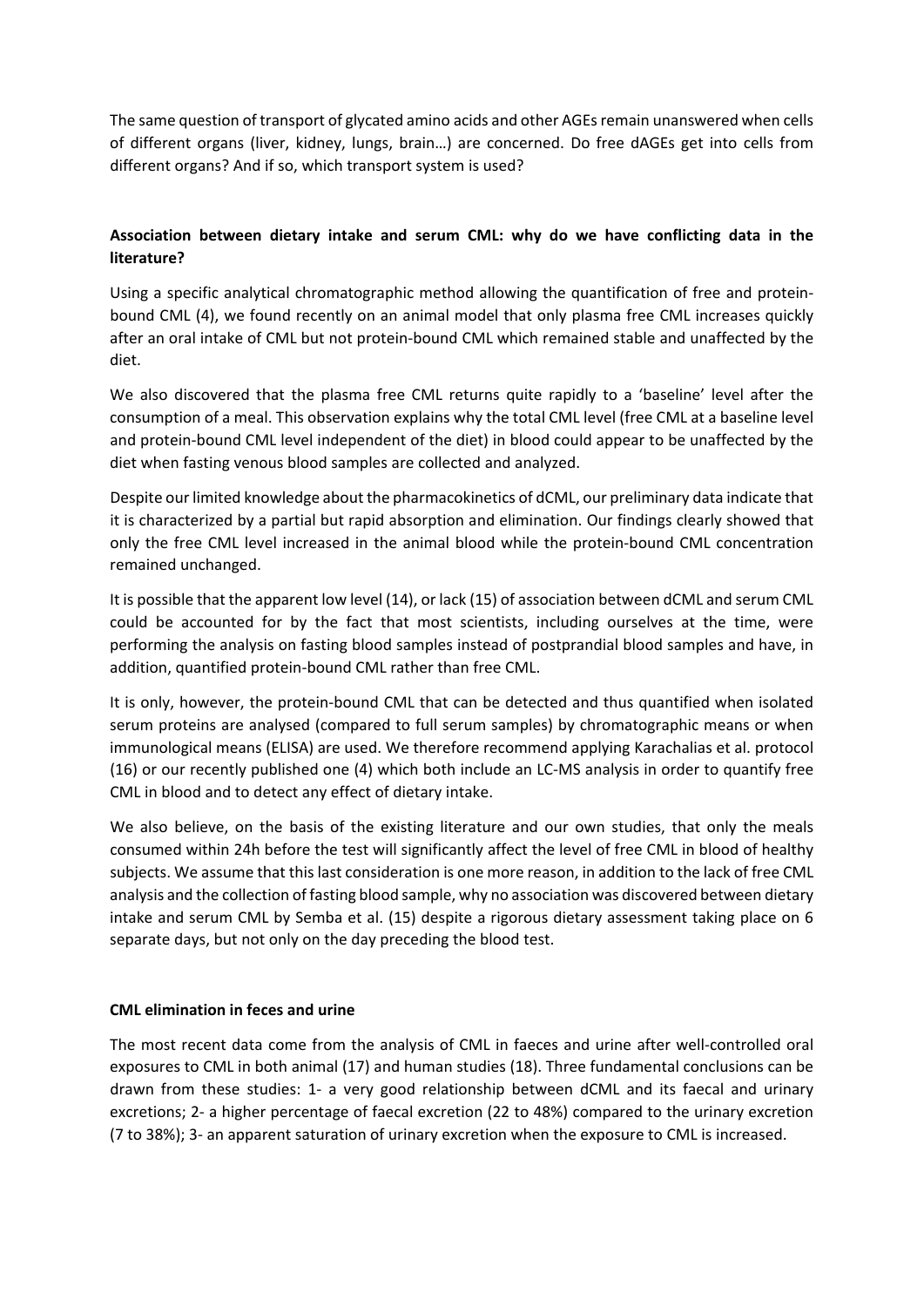All of the studies that address the elimination of dCML show an apparent incomplete removal of CML in the urine and faeces (no more than 86% in rats and 47% in humans). A hypothetical metabolic fate of CML and a possible retention in some organs and tissues can explain this partial recovery.

To examine this last issue a few recent studies have followed the absorption and the metabolic usage of radiolabeled CML in rodents. While the studies using 18F‐fluorobenzoated CML are questionable because of the high chemical modification of the CML (19, 20), the one which used the 14C‐labelled CML (21) brought some interesting new elements. The study has confirmed the good bioavailability of CML and its excretion as free CML. However contrary to what we observed the quantification of the radioactivity indicated that more 14C‐CML and its unknown 14C‐metabolites were eliminated in the urine compared to the faeces. The most important information was that almost 30% of the radioactivity was not recovered the urine, faeces and selected organs leaving the hypothesis of an accumulation in vivo open to question.

With the use of three CML isotopes with different mass-to-charge ratios we were recently able to observe the accumulation of dCML in several organs of mice fed for 30 days with either a control, or a BSA‐bound dCML‐enriched diet (22). Mice exposed to dCML showed an accumulation in all tissues and organs tested except fat. The rate of deposition was high in kidneys, intestine, and lungs.

However we still do not know how dCML accumulatesin tissues and organs. Doesit accumulate in cells or does is remain in the extracellular matrices of tissues? The only data that we have so far indicates that the accumulation is not mediated by the receptor for AGE (RAGE).

Apart from the fraction of dCML that stays in organs, what could explain the incomplete elimination of dCML? In part, the answer may lie in the very recent work of M Hellwig and his colleagues (2). They discovered that CML can be metabolized into biogenic amines (i.e. carboxymethyl‐derivatives) by different *Escherichia coli* stains *in vitro*. Although this needs to be proved also to be the case in a complex organism, the discovery of three specific metabolites of CML will soon shed new light on the metabolic fate of CML and other dAGEs. The final questions will be: are the metabolites biologically active on the gut microbiota? And can they enter the circulation and have a systemic positive or negative effect on health?

#### **Closing remarks**

In conclusion, dietary glycation compounds represent a heterogeneous group of molecules with diverse sensitivities to digestion, various bioavailabilities and unique biological activities. Therefore it would be highly speculative to extrapolate the results obtained from one single AGE and apply them to all the rest.

However the research on a single AGE, such as CML, can be useful for the implementation of new research protocols on other AGEs. We definitely have to learn from ours and others' mistakes, and also from the successes of the past. Progress in the field of glycation can be made only with a full comprehension of the literature and the understanding of the limits of each experiment.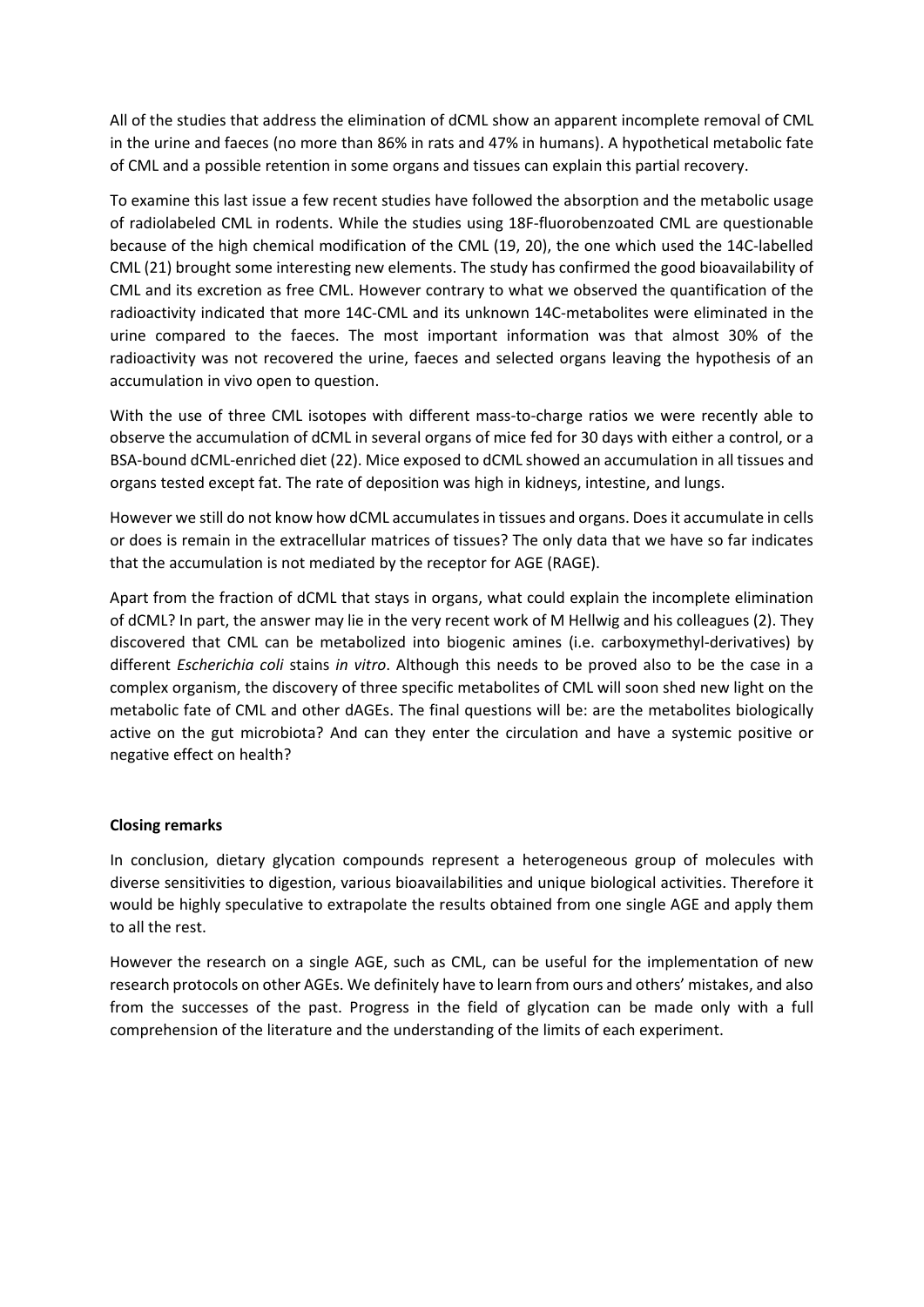#### **References:**

- 1. Finot PA, Bujard E, Mottu F, Mauron J. Availability of the true Schiff's bases of lysine. Chemical evaluation of the Schiff's base between lysine and lactose in milk. Adv Exp Med Biol. 1977; 86B: 343‐65.
- 2. Hellwig M, Auerbach C, Müller N, Samuel P, Kammann S, Beer F, Gunzer F, Henle T. Metabolization of the Advanced Glycation End Product N‐ε‐Carboxymethyllysine (CML) by Different Probiotic E. coli Strains. J Agric Food Chem. 2019; 67(7): 1963‐72.
- 3. Hellwig M, Geissler S, Matthes R, Peto A, Silow C, Brandsch M, Henle T. Transport of free and peptide‐bound glycated amino acids: synthesis, transepithelial flux at Caco‐2 cell monolayers, and interaction with apical membrane transport proteins. Chembiochem. 2011; 12(8): 1270‐9.
- 4. Alamir I, Niquet‐Léridon C, Jacolot P, Rodriguez C, Orosco M, Anton PM, Tessier FJ. Digestibility of extruded proteins and metabolic transit of Nε‐carboxymethyllysine in rats. Amino Acids 2013; 44: 1441‐9.
- 5. Rérat A, Calmes R, Vaissade P, Finot PA. Nutritional and metabolic consequences of the early Maillard reaction of heat treated milk in the pig. Significance for man. Eur J Nutr 2002; 41: 1‐11.
- 6. Seiquer I, Diaz‐Alguacil J, Delgado‐Andrade C, Lopez‐Frias M, Munoz Hoyos A, Galdo G, Navarro MP. Diets rich in Maillard reaction products affect protein digestibility in adolescent males aged 11–14 y. Am J Clin Nutr 2006; 83: 1082‐8.
- 7. Delgado‐Andrade C, Fogliano V. Dietary Advanced Glycosylation End‐Products (dAGEs) and Melanoidins Formed through the Maillard Reaction: Physiological Consequences of their Intake. Annu Rev Food Sci Technol. 2018; 9: 271‐91.
- 8. Koschinsky T, He CJ, Mitsuhashi T, Bucala R, Liu C, Buenting C, Heitmann K, Vlassara H. Orally absorbed reactive glycation products (glycotoxins): an environmental risk factor in diabetic nephropathy. Proc Natl Acad Sci USA 1997; 94: 6474‐9.
- 9. Faist V, Erbersdobler HF. Metabolic transit and in vivo effects of melanoidins and precursor compounds deriving from the Maillard reaction. Ann Nutr Metab. 2001; 45: 1‐12.
- 10. Förster A, Kühne Y, Henle T. Studies on absorption and elimination of dietary maillard reaction products. Ann N Y Acad Sci. 2005; 1043: 474‐81.
- 11. Finot PA. The absorption and metabolism of modified amino acids in processed foods. J AOAC Int 2005; 88: 894‐903.
- 12. Liardon L, De Weck‐Gaudard D, Philippossian G, Finot PA. Identification of N‐epsilon‐carboxymethyllysine: a new Maillard reaction product in rat urine. J Agric Food Chem. 1987; 35: 427‐31.
- 13. Tessier et al.,. In Maillard Reaction: Interface between Aging, Nutrition and Metabolism. Merlin Thomas & Forbes (Eds.): RSC Publishing, Special publication No. 332, 144‐150 (2010).
- 14. Birlouez‐Aragon I, Saavedra G, Tessier FJ, Galinier A, Ait‐Ameur L, Lacoste F, Niamba CN, Alt N, Somoza V, Lecerf JM. A diet based on high-heat-treated foods promotes risk factors for diabetes mellitus and cardiovascular diseases. Am J Clin Nutr 2010; 91: 1‐7.
- 15. Semba RD, Ang A, Talegawkar S, Crasto C, Dalal M, Jardack P, Traber MG, Ferrucci L, Arab L. Dietary intake associated with serum versus urinary carboxymethyl‐lysine, a major advanced glycation end product, in adults: the Energetics Study. Eur J Clin Nutr 2012; 66: 3‐9.
- 16. Karachalias N, Babaei‐Jadidi R, Rabbani N, Thornalley P. Increased protein damage in renal glomeruli, retina, nerve, plasma and urine and its prevention by thiamine and benfotiamine therapy in a rat model of diabetes. Diabetologia 2010; 53:1506‐16.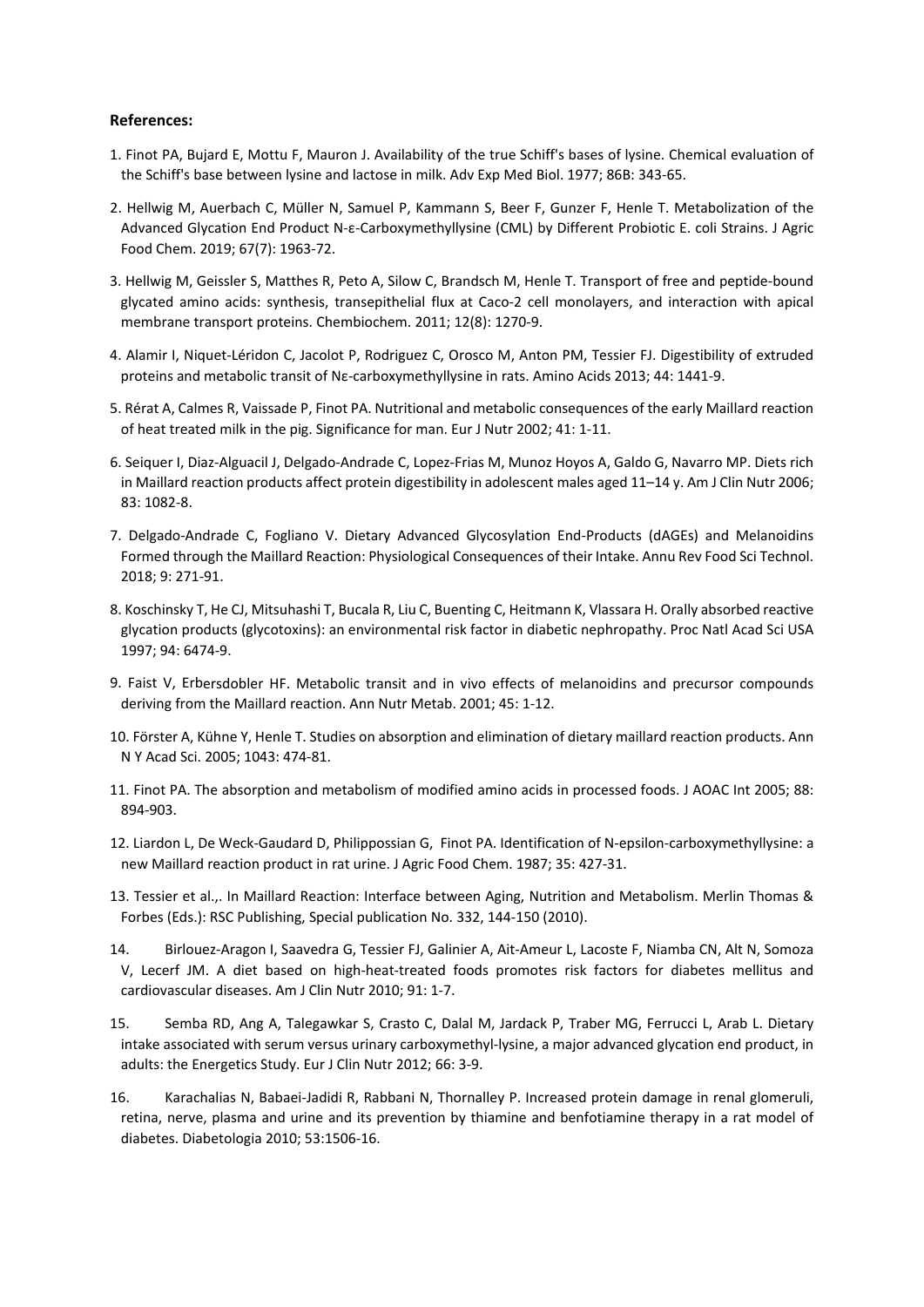- 17. Roncero-Ramos I, Delgado-Andrade C, Tessier FJ, Niquet-Léridon C, Strauch C, Monnier VM, Navarro MP. Metabolic transit of Ne-carboxymethyl-lysine after consumption of AGEs from bread crust. Food Funct 2013; 4: 1032‐9.
- 18. Delgado‐Andrade C, Tessier FJ, Niquet‐Léridon C, Seiquer I, Navarro P. Study of the urinary and faecal excretion of Ne-carboxymethyllysine in young human volunteers. Amino Acids 2012; 43: 595-602.
- 19. Bergmann R, Helling R, Heichert C, Scheunemann M, Mäding P, Wittrisch H, Johannsen B, Henle T Radio fluorination and positron emission tomography (PET) as a new approach to study the in vivo distribution and elimination of the advanced glycation endproducts N epsilon-carboxymethyllysine (CML) and N epsiloncarboxyethyllysine (CEL). Nahrung 2001; 45: 182‐8.
- 20. Xu H, Wang Z, Wang Y, Hu S, Liu N. Biodistribution and Elimination Study of Fluorine‐18 Labeled Ne‐ Carboxymethyl‐Lysine following Intragastric and Intravenous Administration. PLoS One 2013; 8: e57897.
- 21. Scholz G, Baumeyer A, Buetler T, Latado H, Moser M, Foerster A, Henle T. Metabolic fate (ADME) study of 14C‐labeled specific AGE‐modified β‐ lactoglobulin preparations in Sprague Dawley rats. Abstract book of the 11<sup>th</sup> International Symposium on the Maillard reaction 2012; S4.4: 183.
- 22. Tessier FJ, Niquet-Léridon C, Jacolot P, Jouquand C, Genin M, Schmidt AM, Grossin N, Boulanger E. Quantitative assessment of organ distribution of dietary protein-bound 13 C-labeled Nε -carboxymethyllysine after a chronic oral exposure in mice. Mol Nutr Food Res. 2016; 60(11): 2446‐56.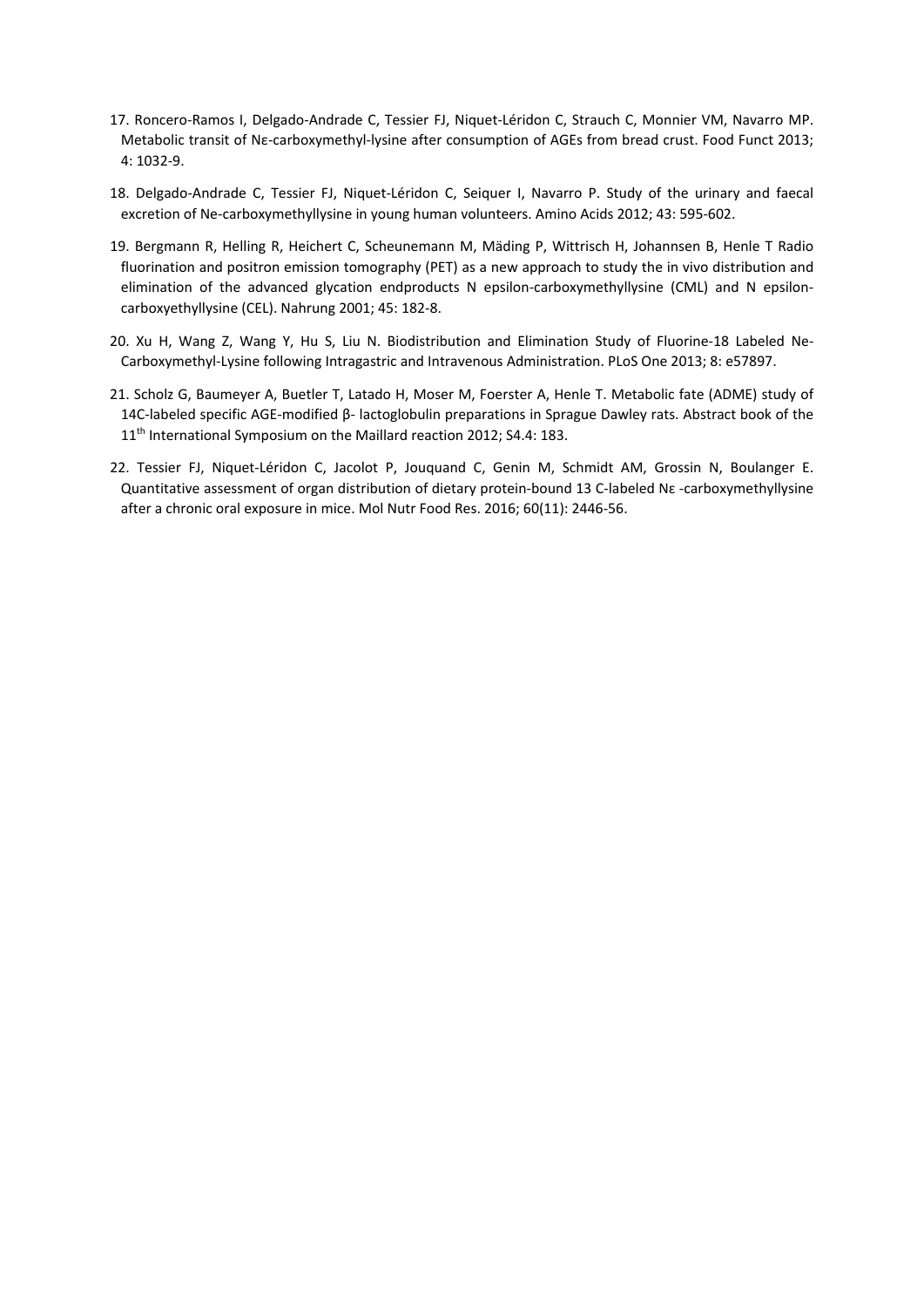#### **Dietary glycation compounds in humans and the role of the microbiota**

#### Michael Hellwig

#### Food Chemistry, Technische Universität Dresden, Germany

Glycation compounds have been quantitated in food items such as milk and bakery products, honey, pasta, and malt. Amadori products (e.g., fructosyllysine) are taken up with the daily diet in amounts of up to 1000 mg, while 25-75 mg of glycated amino acids from the late stage of the Maillard reaction (e.g., pyrraline, carboxymethyllysine (CML), and maltosine) are ingested daily. When ingested with the normal human diet, glycated amino acids are released from food proteins, but only a small proportion is transported into the circulation. The greater part of glycation compounds is transferred into the colon where they are subject to microbial fermentation. Strong interindividual differences were observed between gut microbiota inocula of different human subjects in their ability to degrade CML.[1] Investigations using probiotic *E. coli* model strains revealed the first bacterial metabolites of glycated amino acids: the biogenic amine N‐ carboxymethylcadaverine (CM‐CAD), and the fatty acid N‐carboxymethylaminopentanoic acid  $(CM-APA).$ <sup>[2]</sup>

Moreover, glycated amino acids from malt are potential substrates of brewer's yeast *Saccharomyces cerevisiae* during the brewing process. Investigations on the use of glycated amino acids by *S. cerevisiae* in a model system led to the identification of higher alcohols and α‐hydroxy acids derived from the Ehrlich pathway as the first known fungal metabolites of glycated amino acids.<sup>[3]</sup> The novel higher alcohols pyrralinol (up to 200  $\mu$ g/L) and formylinol (up to 50  $\mu$ g/L) were quantitated in beer for the first time. The concentrations were particularly high in wheat beer.<sup>[4]</sup>

The presentation will focus on the latest research on the impact of glycation compounds on microorganisms as fermentable substrates, sources of possible bioactive metabolites and signalling molecules.

#### Literature

[1] Hellwig M, Bunzel D, Huch M, Franz CMAP, Kulling SE, Henle T. *J Agric Food Chem* 2015, *63*, 6723–6730.

[2] Hellwig M, Auerbach C, Müller N, Samuel P, Kammann S, Beer F, Gunzer F, Henle T. *J Agric Food Chem* 2019, *67*, 1963–1972.

[3] Hellwig M, Börner M, Beer F, van Pée, KH, Henle T. *ChemBioChem* 2017, *18*, 266–275.

[4] Hellwig M, Beer F, Witte S, Henle T. *J Agric Food Chem* 2018, *66*, 7451–7460.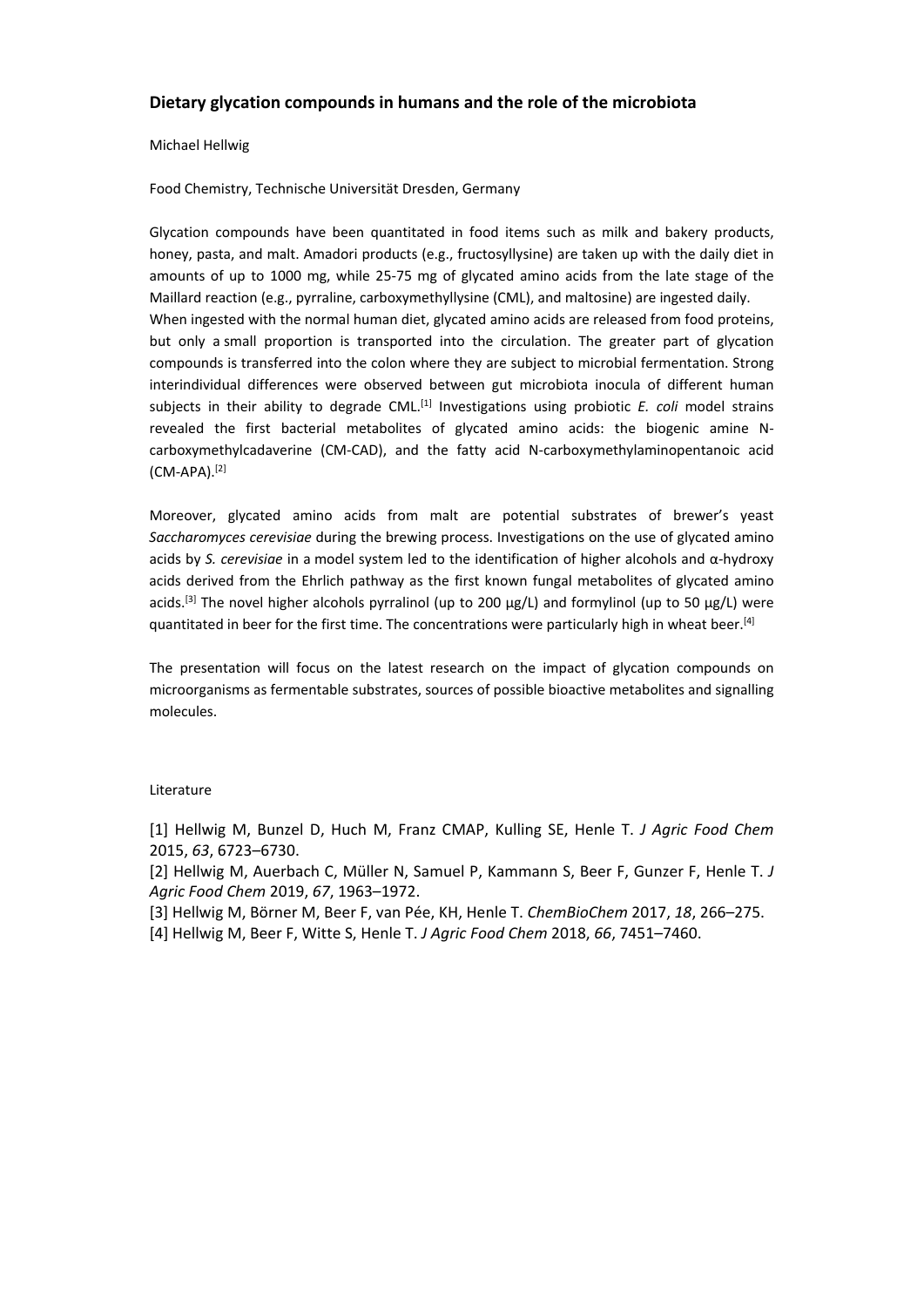# **Dietary glycation compounds and biological effects**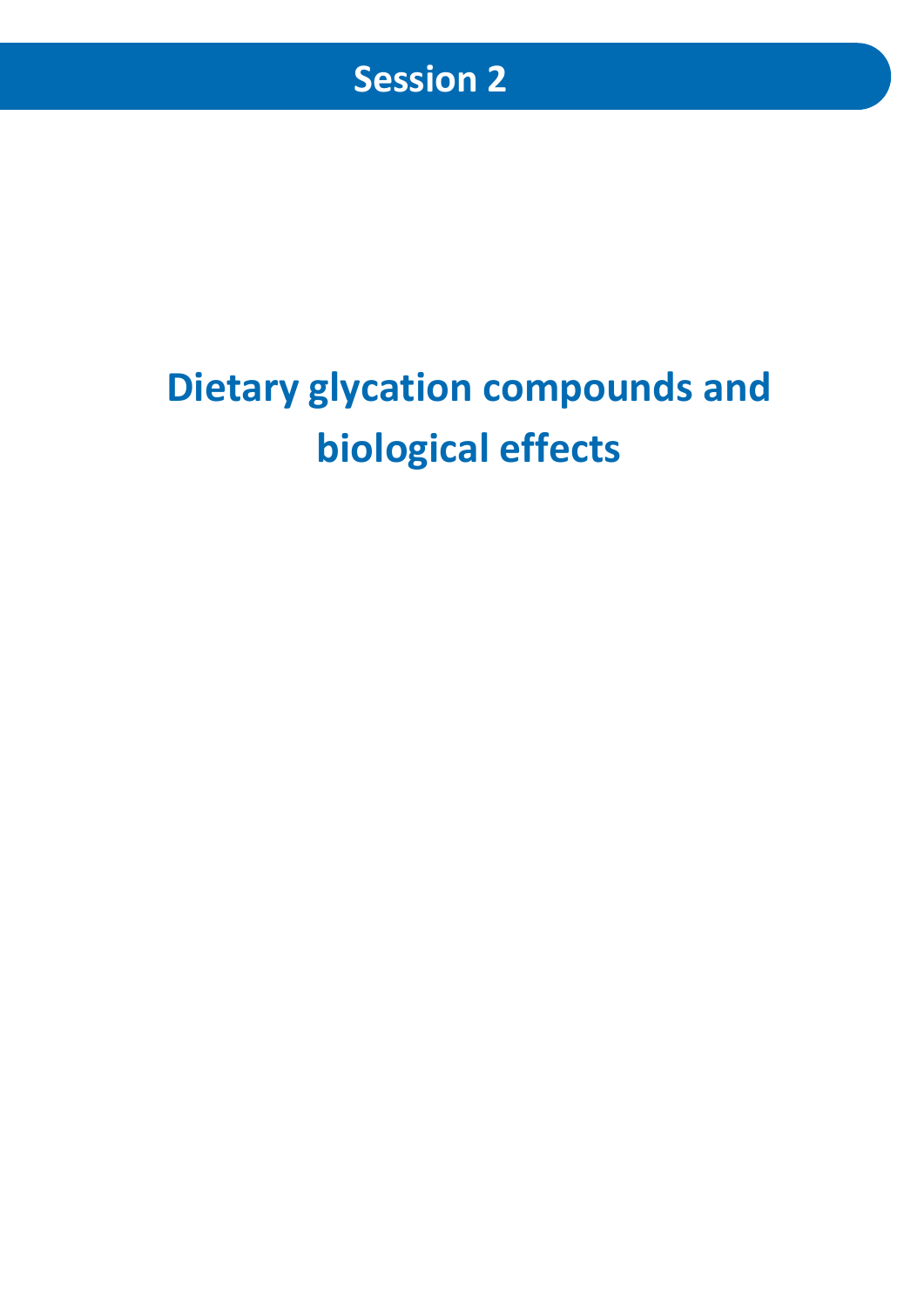#### **Dietary glycation compounds and physiological consequences**

Cristina Delgado‐Andrade

Instituto de Ciencia y Tecnología de Alimentos y Nutrición (ICTAN‐CSIC), Madrid, Spain

The term dietary advanced glycation end‐products (dAGEs) referrers chemical structures such as carboxymethyl-lysine, fructosyl-lysine, pyrraline, or pentosidine, which are present in thermally processed food both bound to protein (on the side residues of Lys and Arg) and in free form, derived from the reaction with free amino acids. The singularity of these compounds is that they seem to have an additive effect with *in vivo* generated AGEs, giving rise to detrimental physiological consequences related to the advance and progress of different degenerative disorders. Several evidence of pro-inflammatory action, impairment of glucose management and progression of mental degenerative disease has been found in animal and humans. However, the information must be handle with care since most of the *in vivo* intervention trials could be biased by different reasons. A direct association between the well‐known damagesinduced by the Western diet and the intake of dAGEs might be an oversimplification, since many studies ignore lipid oxidation or calorie density of foods as significant factors. The current challenge for nutrition, food technology and biomedical professionals is the design of studies able to disentangle the presence of dAGEs from other common features of heavily processed, calorie dense food.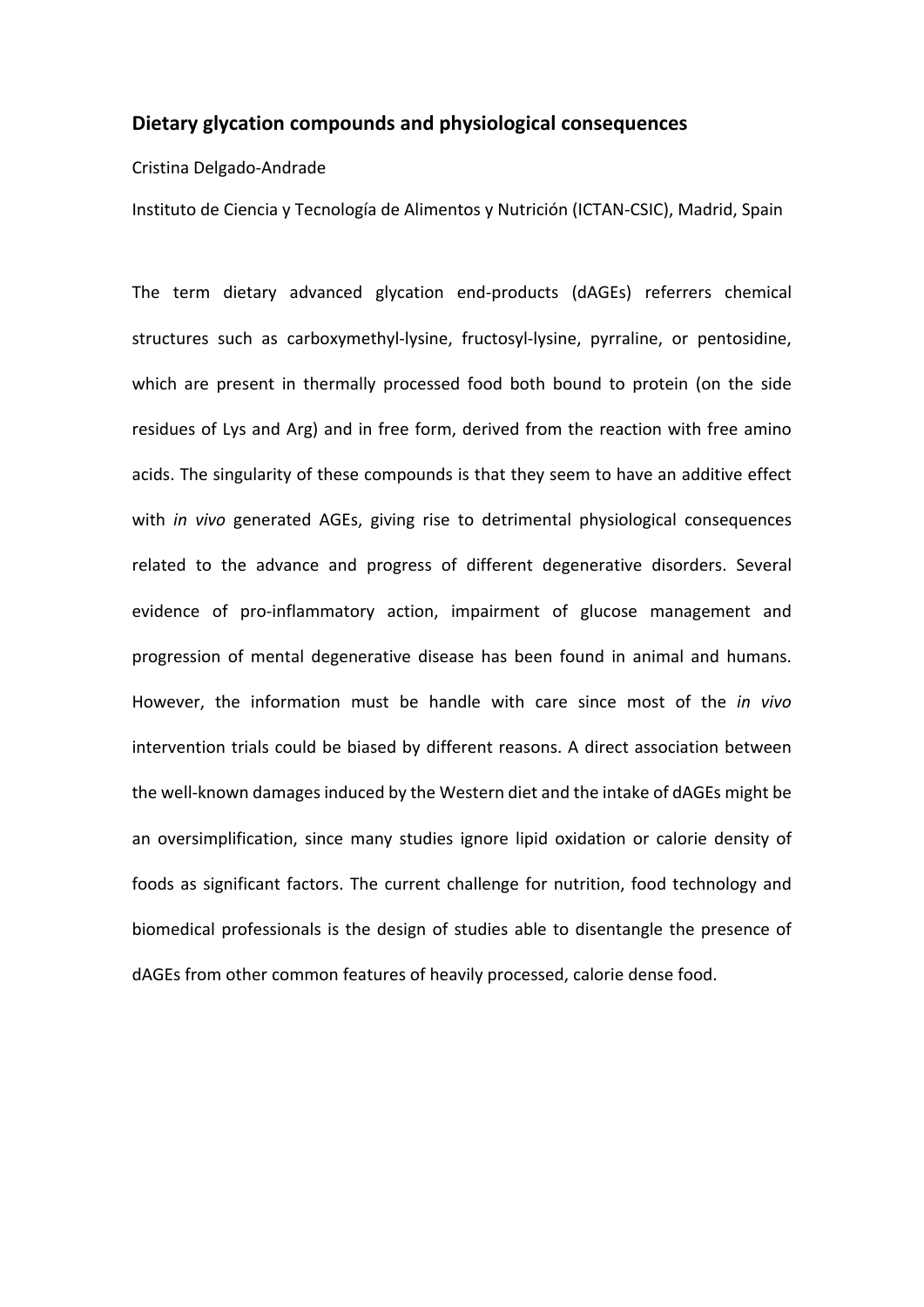## **Adverse effects of dietary glycation compounds.**

#### **Angela Mally**

Department of Toxicology, University of Würzburg, Würzburg, Germany

Dietary "advanced glycation end products" ("AGEs") are increasingly reported to be linked to adverse health effects in humans, including food allergy, diabetes mellitus, chronic inflammation and cardiovascular disease*,* Alzheimer's disease, and cancer.

The term "AGEs" is widely used to summarize a wide range of structurally diverse compounds that derive from the Maillard reaction. It comprises (1) Amadori compounds (e.g. N- $\varepsilon$ -fructoselysin) that are formed in the early stage of the Maillard reaction from reaction of reducing sugars with free or peptide‐bound amino acids, (2) dicarbonyl compounds (e.g. glyoxal) formed by degradation of Amadori products during advanced stages of the Maillard reaction, (3) glycated peptide‐bound amino acid derivatives that result from reaction of dicarbonyl componds with the ε-amino group of lysine or the guanidino group of arginine (e.g. carboxymethylysine), as well as (4) stable end products (e.g. 5‐ hydroxymethylfurfural, acrylamide).

Considering the structural diversity of compoundsformed in food during heating, which includes highly reactive dicarbonyl compounds as well as stable peptide‐bound glycated amino acid derivatives, it is evident that their toxicokinetic and toxicodynamic properties may be equally diverse. It follows that assessment of potential health risks associated with dietary intake of AGEs can only be made based on identfication and characterization of the toxicological hazards of individual glycation compounds that humans are exposed to via food.

**General considerations** Generally, compounds present in food may induce local effects within the gastrointestinal tract and/or potential systemic effects, provided they become bioavailable. Local effects of glycation compounds may include direct toxicity of the compound to the gut epithelium, including potential genotoxicity and mutagenicity, but also interference with the gut microbiome, which is increasingly considered as a contributor to human diseases. There is evidence that the gut microbiota may utilize glycated amino acid derivatives as an energy source and thus glycation compounds may modulate the bacterial gut microflora. On the other hand, the gut microflora may contribute to metabolism and hence not only to biodegradation but potentially also to bioactivation of dietary glycation products. A key question in health risk assessment of dietary glycation compounds that needs to be answered in order to design appropriate toxicity studies is to understand to what extent and in which form dietary glycation compounds are bioavailable. While this may be relatively straight forward for dicarbonyl compounds and stable end products such as hydroxymethylfurfural or acrylamide, there is as yet insufficient knowledge on the digestibility of glycated proteins and absorption of free vs. protein‐ or peptide‐bound amino acid derivatives. A further critical aspects in health risk assessment of dietary glycation compounds is the fact that these may also be formed endogenously, and thus studies are needed to understand the contribution of dietary glycation compounds to overall exposure and adverse effects.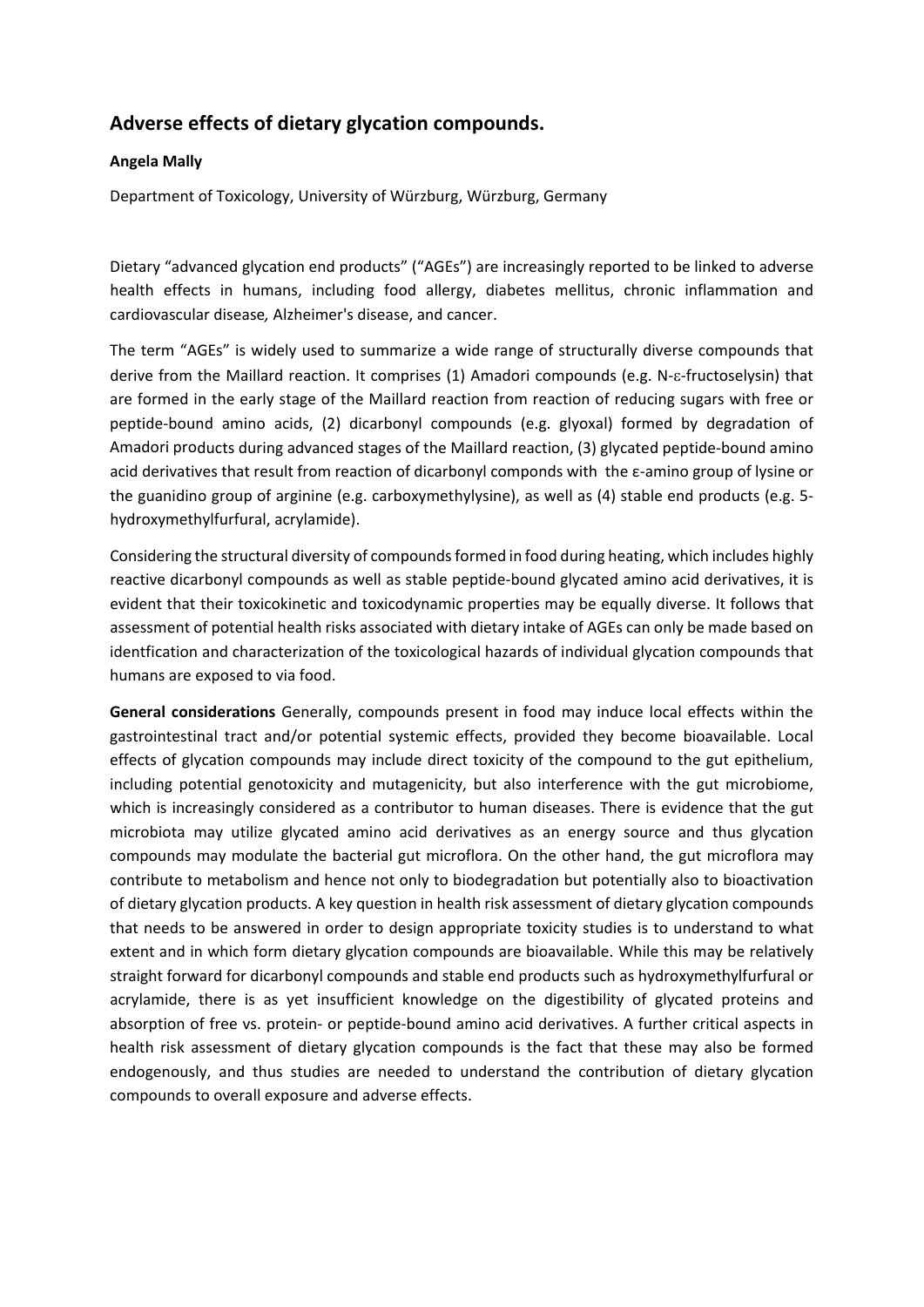**Amadori Compounds.** Furosine (ɛ‐N‐2‐furoylmethyl‐L‐lysine, FML) is a compound that is not present in food as such but is formed during sample work-up by acid hydrolysis of Amadori compounds in food. Furosine is widely used by food chemists as an important marker of the Maillard reaction. The toxicity of furosine has been studies in vitro and in vivo (Li et al., 2019a; Li et al., 2019b; Li et al., 2018; Saeed et al., 2017). While furosine was not mutagenic in the Ames assay (TA 100 and TA 1535), it wasreported to be a strong toxicant, particularly in liver and kidney cells (Saeed et al., 2017). In vivo studies using administration of furosine by intragastric gavage demonstrate that furosine causes injury to mice liver kidney and testicle tissue via induction of apoptosis and inflammatory responses (Li et al., 2019a; Li et al., 2019b; Li et al., 2018). The significance of these findingsis unclear asit is not expected that humans are exposed to furosine, which is artificially generated during food analysis.

**Dicarbonyl Compounds.** Considering their chemical reactivity and thus apparent potential to cause toxicity through covalent binding to cellular macromolecules, dicarbonyl compounds are among the most widely studied glycation compounds. While there is limited data on the absorption and distribution of glyoxal in humans and experimental animals, biotransformation of glyoxal via the cytosolic GSH-dependent glyoxalase system as the major pathway for the detoxification of glyoxal and via 2‐ketoaldehyde dehdrogenase is well described. Glyoxal causes irritations to the gastrointestinal tract and degenerative changes in the kidney and pancreas as the main target organs. Glyoxal is clearly genotoxic. It forms stable DNA adducts and DNA cross links, and has been shown to be mutagenic, to induce chromosomal aberrations, DNA repair, and sister chromatid exchanges (Vilanova et al., 2017) (Madhaven, 2000; MAK, 2014; WHO, 2004). Similarly, methylglyoxal is mutagenic in the absence of exogenous metabolic activation in S. typhimurium, E. coli and Saccharomyces cerevisiae, induces sister chromatid exchange, chromosomal aberrations and micronuclei in mammalian cells, and has been shown to form DNA adducts and DNA cross-links (IARC, 1991; Marnett, 1994). There is also evidence that covalent binding of methylgloxal to cellular proteins, i.e. glycation of proteins, such as histones and glyceraldehyde‐3‐phosphate dehydrogenase (Lee et al., 2005) may alter chromatin structure (Galligan et al., 2018) and Inhibit mitochondrial respiration and glycolysis, respectively, and may thus link protein adduction by methylglyoxal to altered cell function and metabolism. There are however no adequate in vivo studies on the chronic toxicity and carcinogenicity of methylglyoxal (IARC, 1991). Both glyoxal and methylglyoxal are also formed endogenously during normal cellular metabolism by a multitude of enzyme independent pathways (Kalapos, 1999). Similarly, 3‐deoxyglucosone is formed endogenously from glucose via the Maillard reaction and polyol pathway (Niwa, 1999). 3-Deoxyglucosone readily reacts with deoxyguanosine (Hayase and Kaneko, 1998); it is mutagenic and induces chromosomal aberrations in vitro. There are only limited data on 3‐deoxyglucosone in vivo, which so far suggest a low rate of absorption from the GI tract and rapid excretion in urine, predominantly as 3‐deoxyfructose (Kato et al., 1990).

**Glycated peptide‐bound amino acid derivatives.** While covalent binding of reactive intermediates to cellular macromolecules is a well established cause of toxicity through altering biological function of the macromolecule, reaction of dicarbonyl compounds with free or protein bound amino acids in food may be seen primarily as a mechanism of detoxication of these reactive intermediates. However, potential negative effects of protein glycation may include food allergenicity, reduced nutritional quality, and potential interaction of the free and protein‐bound modified amino acids with biological targets. It is evident that the toxicokinetic and toxicodynamic properties of free glycated amino acid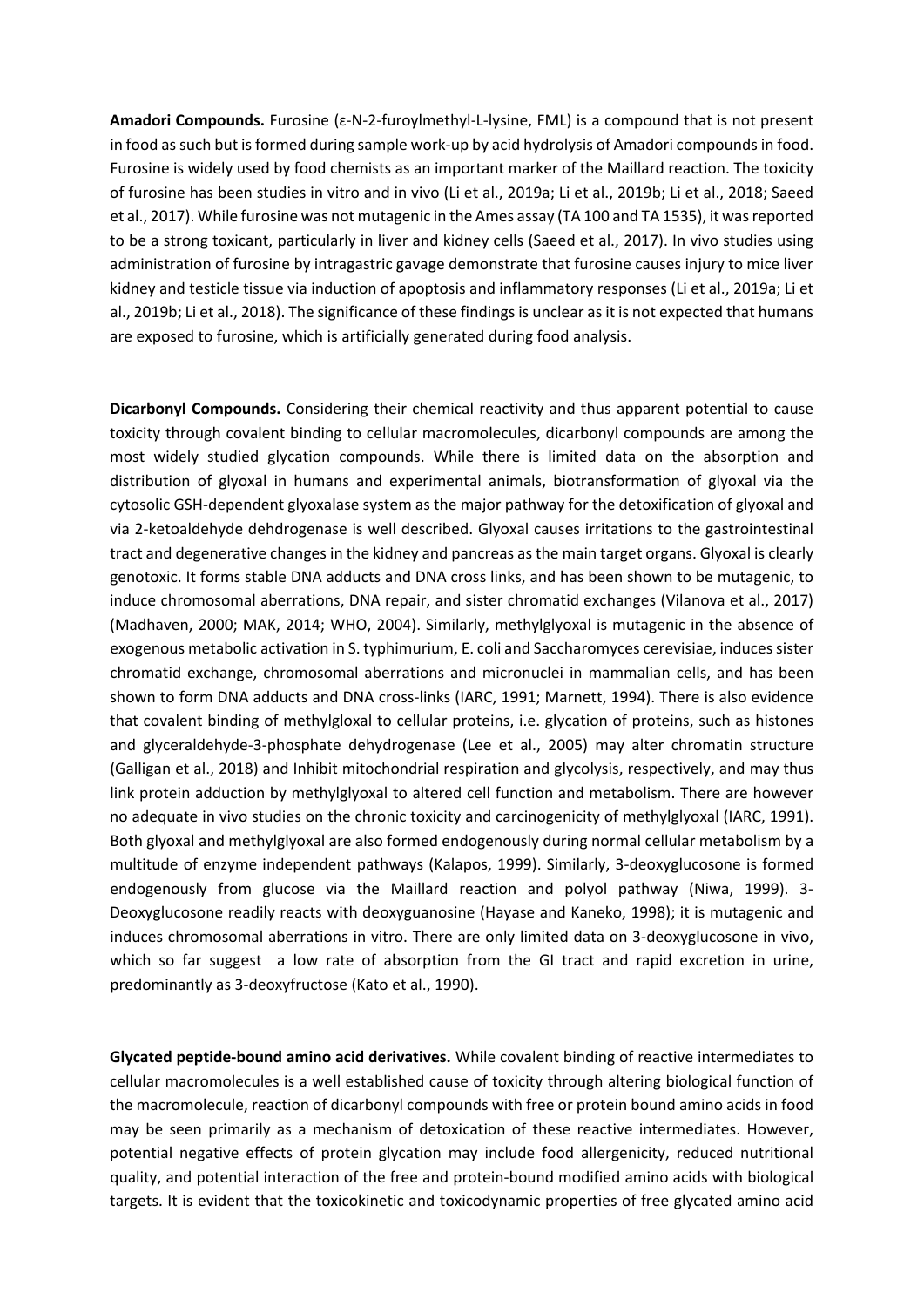derivatives may be substantially different from protein‐ or peptide‐bound amino acid derivatives. For instance, absorption of carboxymethyllysine (CML) from the GI tract depends on the free or proteinbound form and on the matrix. There is also evidence that protein‐bound CML may be a ligand to the RAGE receptor (receptor for advanced glycation end products) and subsequently to ellicit an inflammatory response, whereas free CML appears not bind to RAGE. Oral toxicity studies using free CML suggest that prolonged exposure to (free) CML may impair liver and kidney function (Li et al., 2015; Liu et al., 2016), but the molecular mechanisms underlying these effects have not investigated. So far, there very limited to no toxicity data on free or protein‐bound glycated amino acid derivatives other than CML, such as formyline and pyrraline.

**Stable end products.** The Maillard reaction also gives rise to a range of stable end products. An example is 5‐hydroxymethylfurfural (5‐HMF) present in a wide variety of food items. Although 5‐HMF can be bioactivated to a reactive and mutagenic metabolite 5‐sulphoxymethylfurfural, the currently available suggest that 5‐HMF is not genotoxic and does not induce neoplastic changes in the intestinal tract (Abraham et al., 2011). Acrylamide is a Maillard reaction product that has probably received most attention. Following absorption from the gastrointestinal tract, acrylamide is extensively metabolised, predominantly by conjugation with glutathione but also to glycidamide, which readily reacts with DNA and is considered to be the metabolite responsible for acrylamide genotoxicity and carcinogenicity (EFSA, 2015). Besides carcinogenic effects, studies in experimental animals show that acrylamide may induce neurotoxicity, reproductive and developmental toxicity. In assessing health risks related to acrylamide in food, the European Food Safety Authority (EFSA) concluded that the margins of exposure (MOEs) indicate a concern for neoplastic effects of acrylamide (EFSA, 2015).

**Conclusions**. The Maillard recation gives rise to a complex mixture of compounds, each with distinct toxicokinetic and toxicodynamic properties and hence potential to cause adverse effects. In order to assess risks to human health related to dietary intake of glycation compounds, it is essential to determine the toxicity of each individual compound or compound class, including a thorough understanding of the fate of compounds upon oral intake. Care must be taken not to confuse free and protein‐bound glycated amino acid derivatives. Generation of high quality data as a basis for health risk assessment will require close interdisciplinary cooperation between food chemists and toxicologists.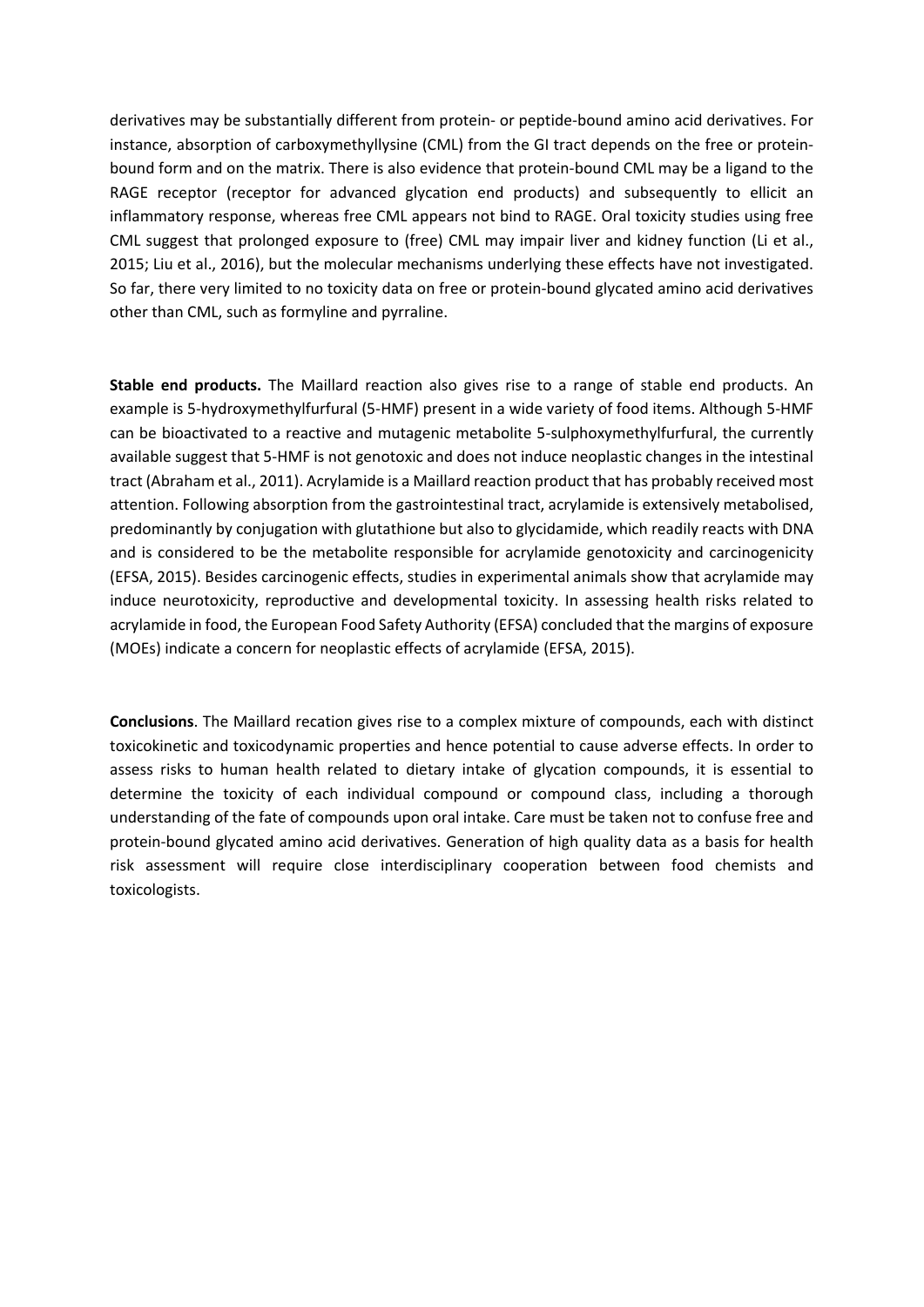#### **References**

Abraham, K., Gurtler, R., Berg, K., Heinemeyer, G., Lampen, A., Appel, K.E., 2011. Toxicology and risk assessment of 5‐Hydroxymethylfurfural in food. Mol Nutr Food Res 55, 667‐678.

EFSA, 2015. Scientific Opinion on acrylamide in food. The EFSA Journal 13.

Galligan, J.J., Wepy, J.A., Streeter, M.D., Kingsley, P.J., Mitchener, M.M., Wauchope, O.R., Beavers, W.N., Rose, K.L., Wang, T., Spiegel, D.A., Marnett, L.J., 2018. Methylglyoxal‐derived posttranslational arginine modifications are abundant histone marks. Proc Natl Acad Sci U S A 115, 9228‐9233.

Hayase, F., Kaneko, K., 1998. Formation of N‐(1‐Oxo‐2,4,5,6‐hydroxyhexyl)‐2'‐deoxyguanosine by the Reaction of 2'-Deoxyguanosine with 3-Deoxyglucosone. Biosci Biotechnol Biochem 62, 1630-1632.

IARC, 1991. Coffee, Tea, Mate, Methylxanthines and Methylglyoxal. IARC Monographs on the Evaluation of Carcinogenic Risks to Humans 51, 443‐458.

Kalapos, M.P., 1999. Methylglyoxal in living organisms: chemistry, biochemistry, toxicology and biological implications. Toxicol Lett 110, 145‐175.

Kato, H., van Chuyen, N., Shinoda, T., Sekiya, F., Hayase, F., 1990. Metabolism of 3‐deoxyglucosone, an intermediate compound in the Maillard reaction, administered orally or intravenously to rats. Biochim Biophys Acta 1035, 71‐76.

Lee, H.J., Howell, S.K., Sanford, R.J., Beisswenger, P.J., 2005. Methylglyoxal can modify GAPDH activity and structure. Ann N Y Acad Sci 1043, 135‐145.

Li, H., Wang, B., Yang, H., Wang, Y., Xing, L., Chen, W., Wang, J., Zheng, N., 2019a. Furosine Posed Toxic Effects on Primary Sertoli Cells through Regulating Cep55/NF‐kappaB/PI3K/Akt/FOX01/TNF‐alpha Pathway. Int J Mol Sci 20.

Li, H., Wang, Y., Yang, H., Zhang, Y., Xing, L., Wang, J., Zheng, N., 2019b. Furosine, a Maillard Reaction Product, Triggers Necroptosis in Hepatocytes by Regulating the RIPK1/RIPK3/MLKL Pathway. Int J Mol Sci 20.

Li, H.Y., Xing, L., Wang, J.Q., Zheng, N., 2018. Toxicology studies of furosine in vitro/in vivo and exploration of the related mechanism. Toxicol Lett 291, 101‐111.

Li, M., Zeng, M., He, Z., Zheng, Z., Qin, F., Tao, G., Zhang, S., Chen, J., 2015. Increased accumulation of protein‐bound N(epsilon)‐(carboxymethyl)lysine in tissues of healthy rats after chronic oral N(epsilon)‐ (carboxymethyl)lysine. J Agric Food Chem 63, 1658‐1663.

Liu, X., Zheng, L., Zhang, R., Liu, G., Xiao, S., Qiao, X., Wu, Y., Gong, Z., 2016. Toxicological evaluation of advanced glycation end product Nepsilon‐(carboxymethyl)lysine: Acute and subacute oral toxicity studies. Regul Toxicol Pharmacol 77, 65‐74.

Madhaven, B.N., 2000. Amended final report on the safety assessment of glyoxal. . International Journal of Toxicology 19, 13‐27.

MAK, 2014. The MAK‐Collection Part I, MAK Value Documentations. DFG, Deutsche Forschungsgemeinschaft.

Marnett, L.J., 1994. DNA adducts of alpha, beta-unsaturated aldehydes and dicarbonyl compounds. IARC Sci Publ, 151‐163.

Niwa, T., 1999. 3‐Deoxyglucosone: metabolism, analysis, biological activity, and clinical implication. J Chromatogr B Biomed Sci Appl 731, 23‐36.

Saeed, Y., Wang, J.Q., Zheng, N., 2017. Furosine induces DNA damage and cell death in selected human cell lines: a strong toxicant to kidney Hek‐293 cells. Food Sci Biotechnol 26, 1093‐1101.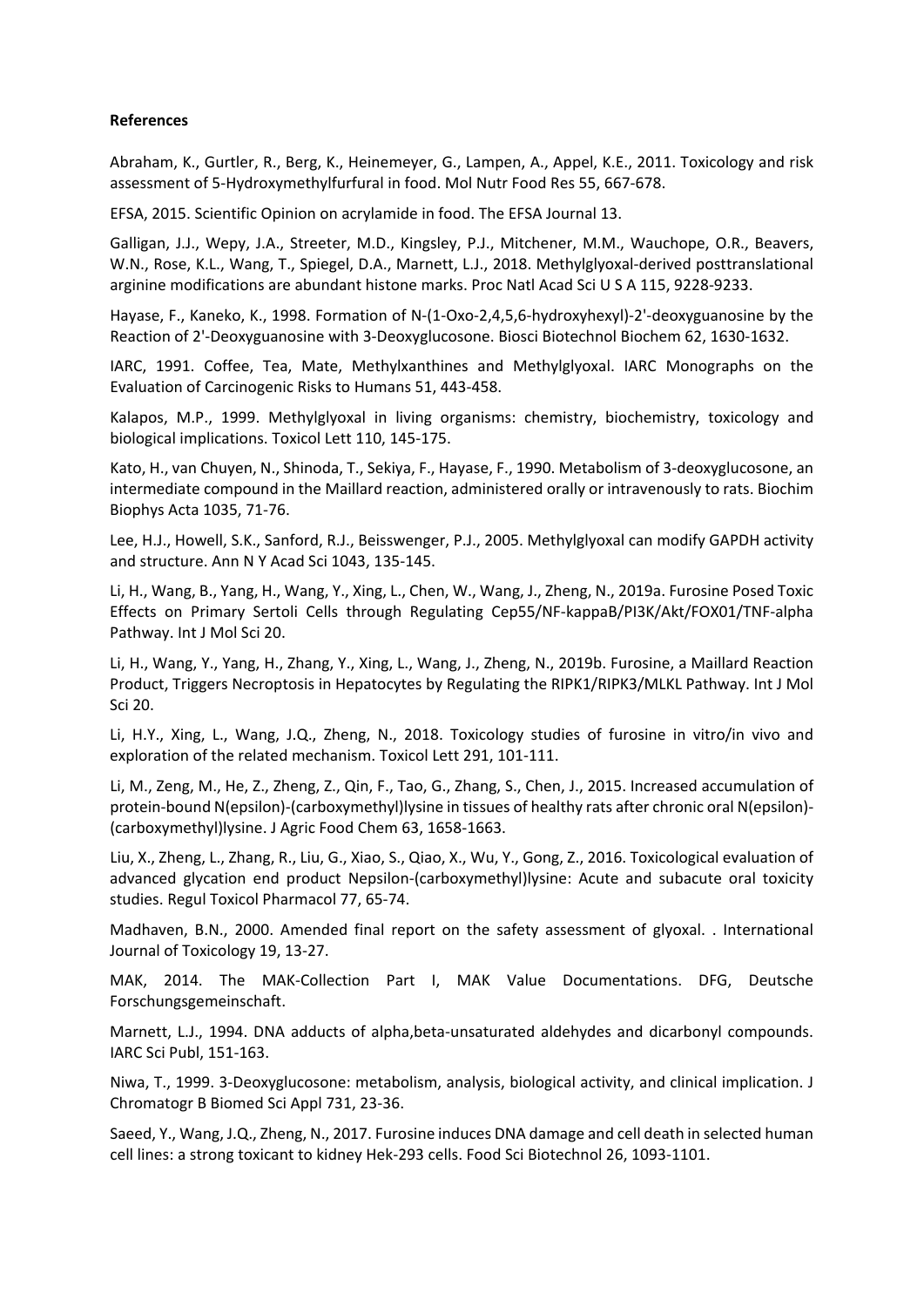Vilanova, B., Fernandez, D., Casasnovas, R., Pomar, A.M., Alvarez‐Idaboy, J.R., Hernandez‐Haro, N., Grand, A., Adrover, M., Donoso, J., Frau, J., Munoz, F., Ortega‐Castro, J., 2017. Formation mechanism of glyoxal‐DNA adduct, a DNA cross‐link precursor. Int J Biol Macromol 98, 664‐675.

WHO, 2004. Concise International Chemical Assessment Document 57: Glyoxal. Geneva.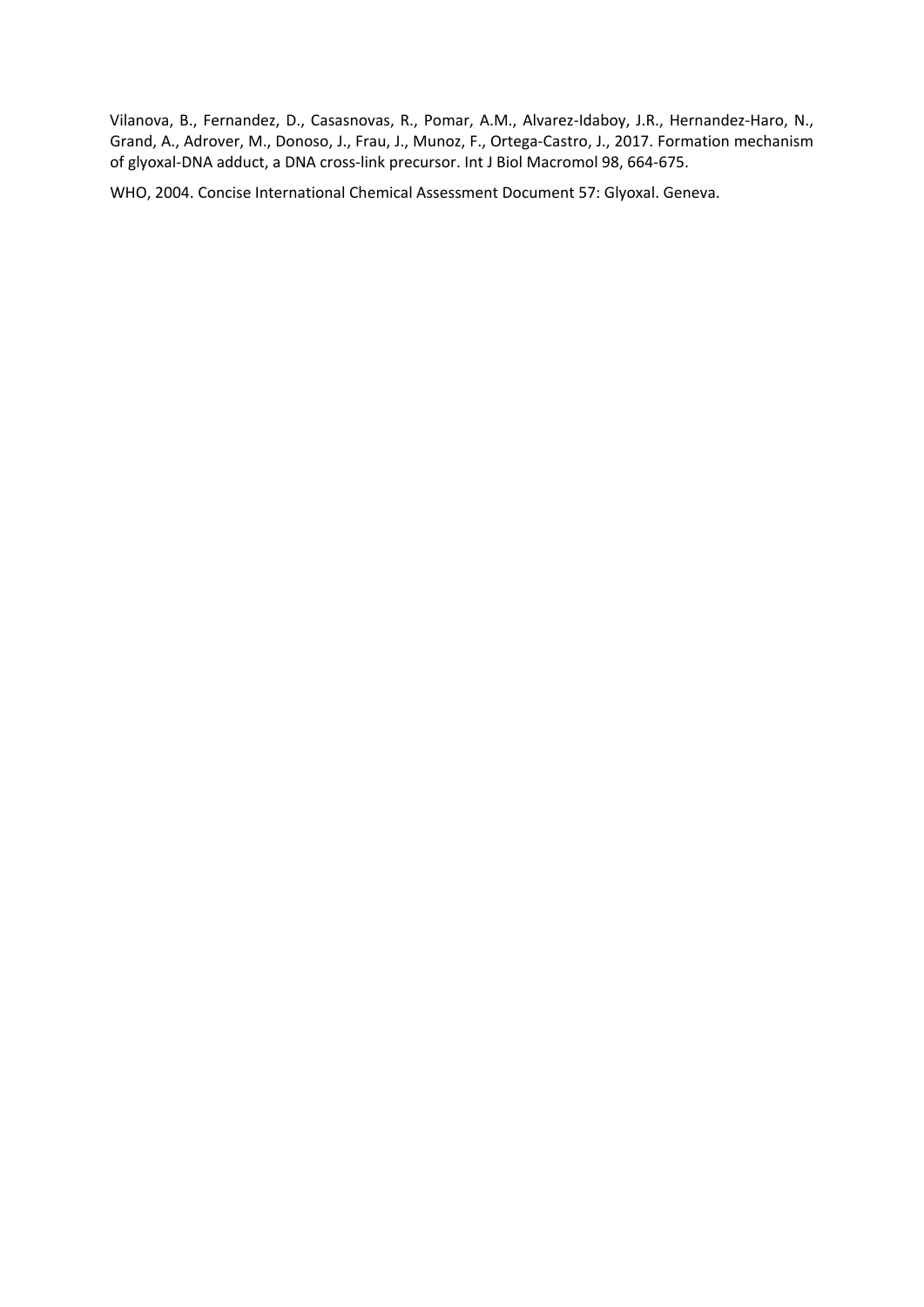## **Endogenous glycation reactions and health**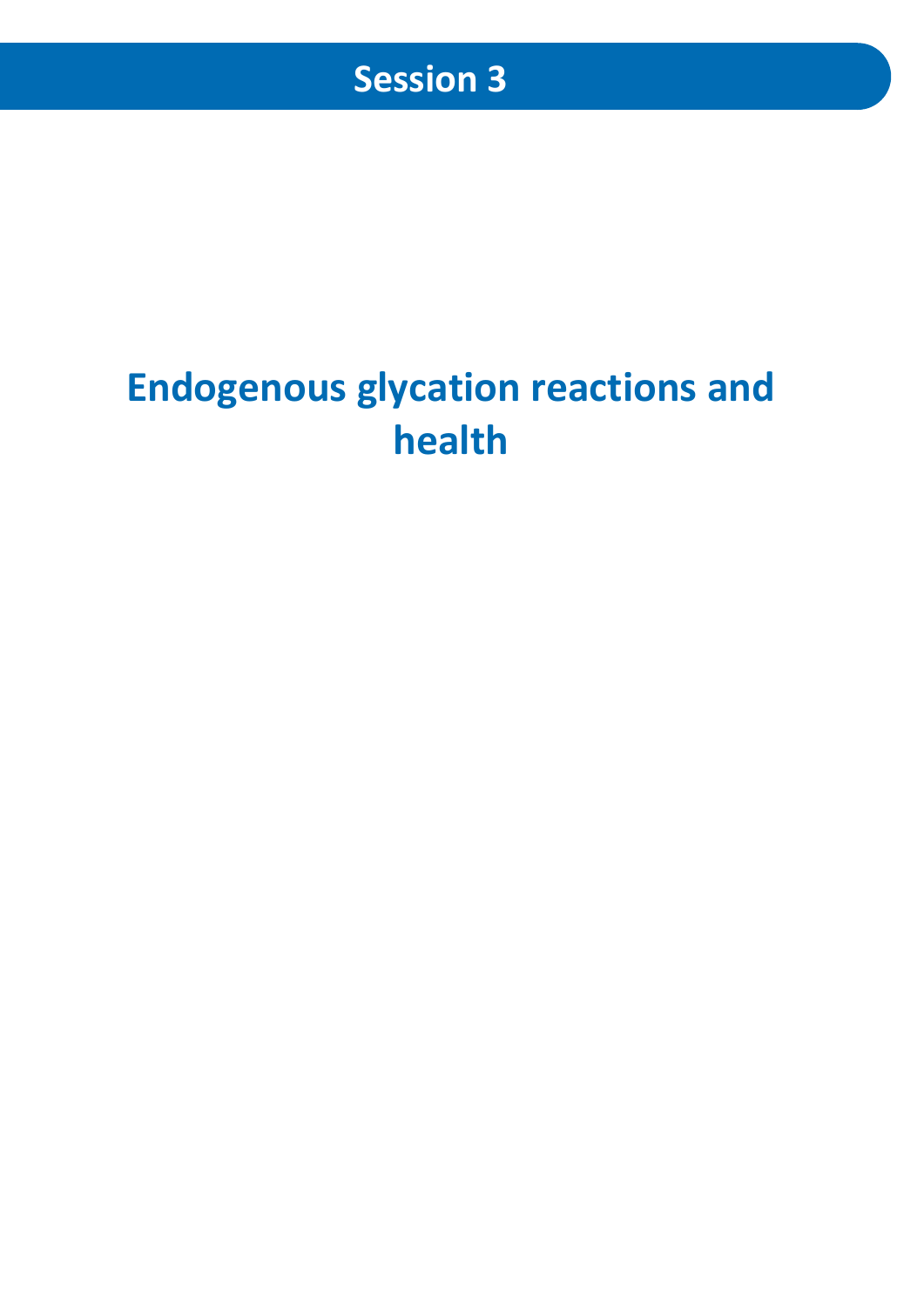### **Reactive Metabolites accelerating aging and diabetes-associated complications** (SFB 1118 – Reactive metabolites as a cause of diabetic complication)

**Stefan Kopf**

University Hospital Heidelberg; Department of Internal Medicine 1, Heidelberg Deutsches Zentrum für Diabetesforschung (DZD e.V.), Munich-Neuherberg

Since intensive glucose control was not able to reduce organ complications significantly in patients with diabetes, other metabolic pathways such like reactive metabolites, dicarbonyl stress and ROS moved in focus of current research. Increased dicarbonyl stress and reactive metabolites are associated with diabetes-associated complications by AGE-formation, chronic inflammation, protein cross-linking and DNA-damage. However, not increased glucose flux seems to be responsible for increased dicarbonyl stress, impaired detoxification pathways of reactive metabolites are associated with diabetic phenotype. Interestingly, detoxification is not only depending on Glyoxalase-1 but also on Aldo-Keto-Reductase and Aldehyde-Dehydrogenase which are involved in the development of diabetic complications.

Furthermore, increased DNA-damage is associated with increased reactive metabolites and AGE-formation and seems to be a common soil in diabetic complications. Patients with type 2 diabetes showed increased DNA-damage which is associated with fibrotic organ dysfunction of lung, kidney and liver. First data in STZ-mice indicates that phosphorylated RAGE in the nucleus is related to DNA-repair and could be potential target for remission of complications in the future.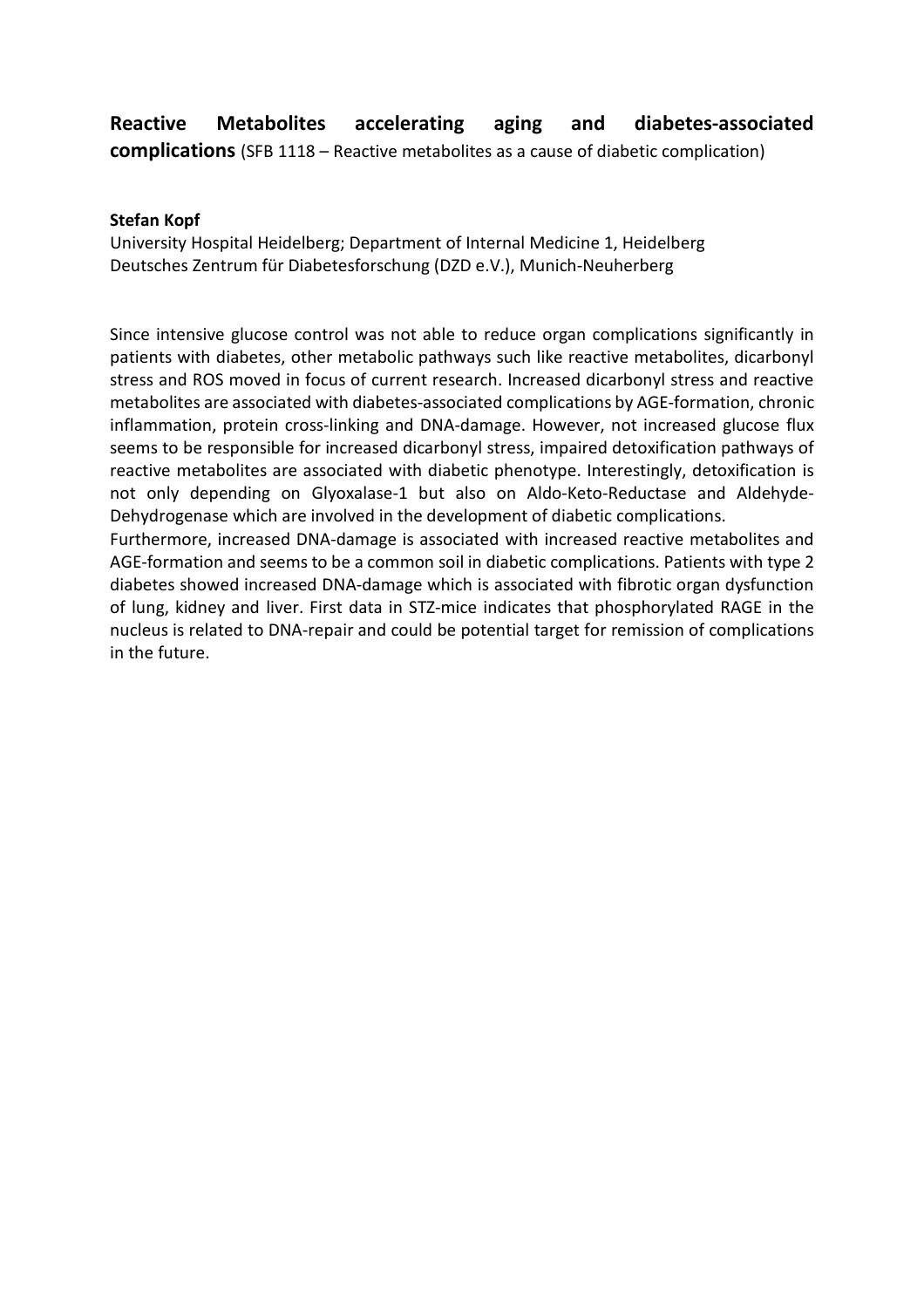# **Dietary glycation compounds and health I**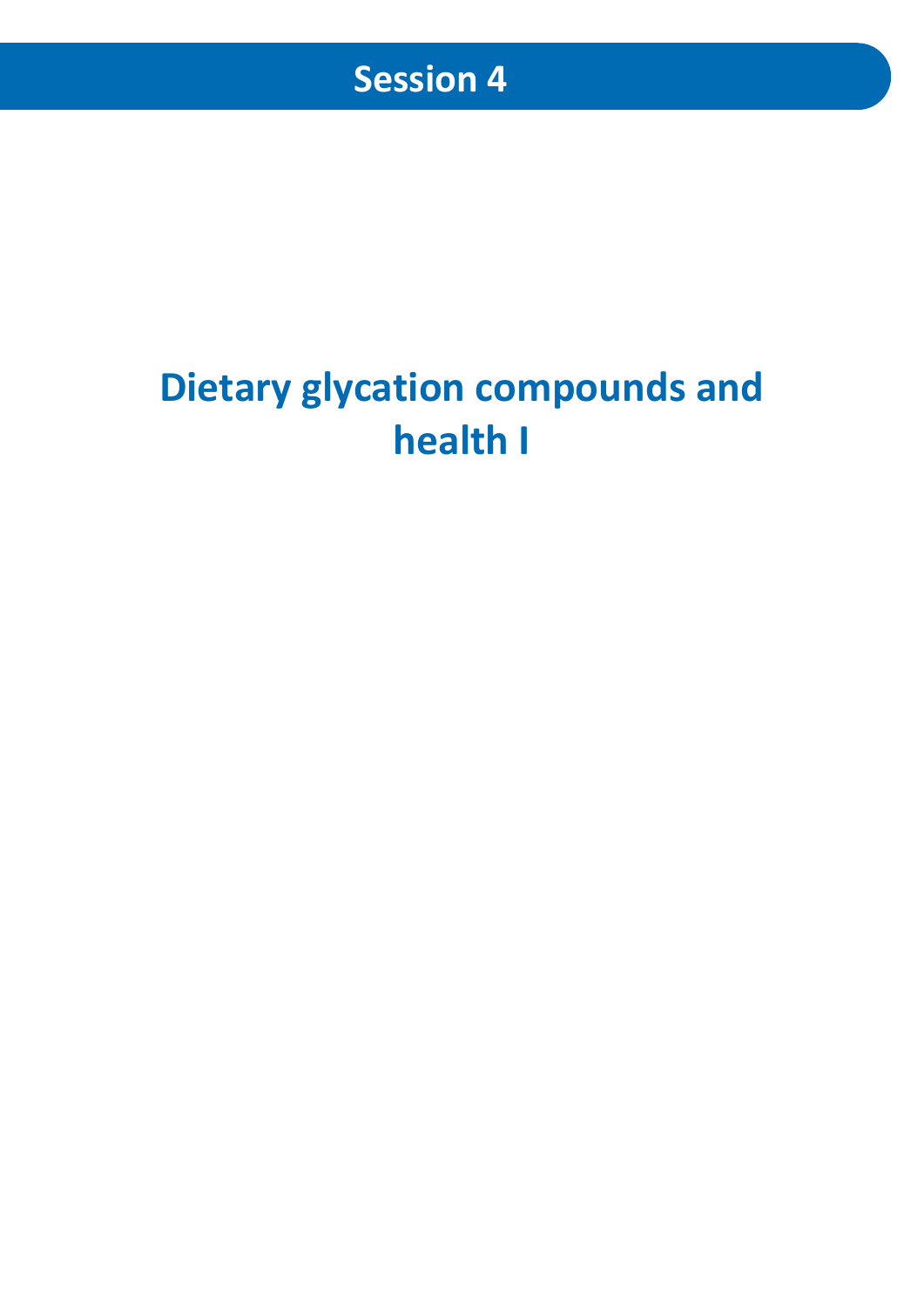#### **Dietary glycation compounds and their role in diabetes**

#### **DFG-SKLM round table expert meeting; 14th of November 2019**

#### **Prof Dr Casper G. Schalkwijk**

Several chronic inflammatory diseases have reached "epidemic" proportions over the last 50 years, including type 2 diabetes (T2DM). Current efforts to arrest the epidemic of T2DM have had limited success. Thus, there is an urgent unmet need for effective approaches to prevent the development T2DM. Since it is unlikely that the genetic make-up of humankind has changed significantly in the past 50 years, it is generally accepted that a change in diet is a key determinant of T2DM epidemic. Dietary factors impact inflammation and endothelial function, both affect insulin resistance. Among other factors, advanced glycation endproducts (AGEs) in food are potential risk factors for insulin resistance and T2DM (1).

AGEs are a heterogeneous group of bioactive compounds that are formed in the body when reducing sugars reacts with amino acids in proteins and other macromolecules. Several mechanisms have been proposed by which AGEs may adversely affect human health including, the accumulation of AGEs in the extracellular matrix and activation of key cell signalling pathways. Over de last decade we have gained a substantial amount of data obtained from in vitro work, animal models, and from epidemiological studies, about the role of AGEs in insulin resistance, the development of type 2 diabetes and vascular complications. Our previous research *in vitro* has demonstrated that AGEs are implicated in the pathogenesis of age-related diseases in particular insulin resistance, diabetes, inflammation, and vascular diseases (2-8). In addition, AGEs are direct modulators of β-cell function (9, 10). Moreover, we recently found in db/db mice that the AGE-axis is a key modulator of obesity-induced insulin resistance (11). We demonstrated that a delayed intervention with pyridoxamine, a vitamin B6 analogue with anti-glycating capacity, protected against impaired glucose metabolism and insulin resistance (7). These findings highlight the potential of AGE inhibition to serve as an intervention strategy in insulin resistance. Thus, there is ample evidence for an association between AGEs and insulin resistance and beta-cell function.

In addition to endogenous formation, AGEs are also formed during processing of food. In the Netherlands, as in other developed countries, methods for food processing as well as meal composition have changed. Modern foods contain excess fat and sugar, which in the presence of protein are most susceptible to AGE formation with cooking temperature as a potent promoter (12, 13). It has now become apparent from animal models that dietary AGEs represent a source of circulating and tissue AGEs (14), manifesting similar pathogenic properties to their endogenous counterparts including the induction of insulin resistance and development of diabetes (15).





We have developed a new dietary AGEs database of three major AGEs as analyzed in 192 specific food items, based on a state-of-the art UPLC-MSMS technique (16). In the first analysis with this dietary AGE database and food frequency questionnaires in a cohort of 465 participants, we have found that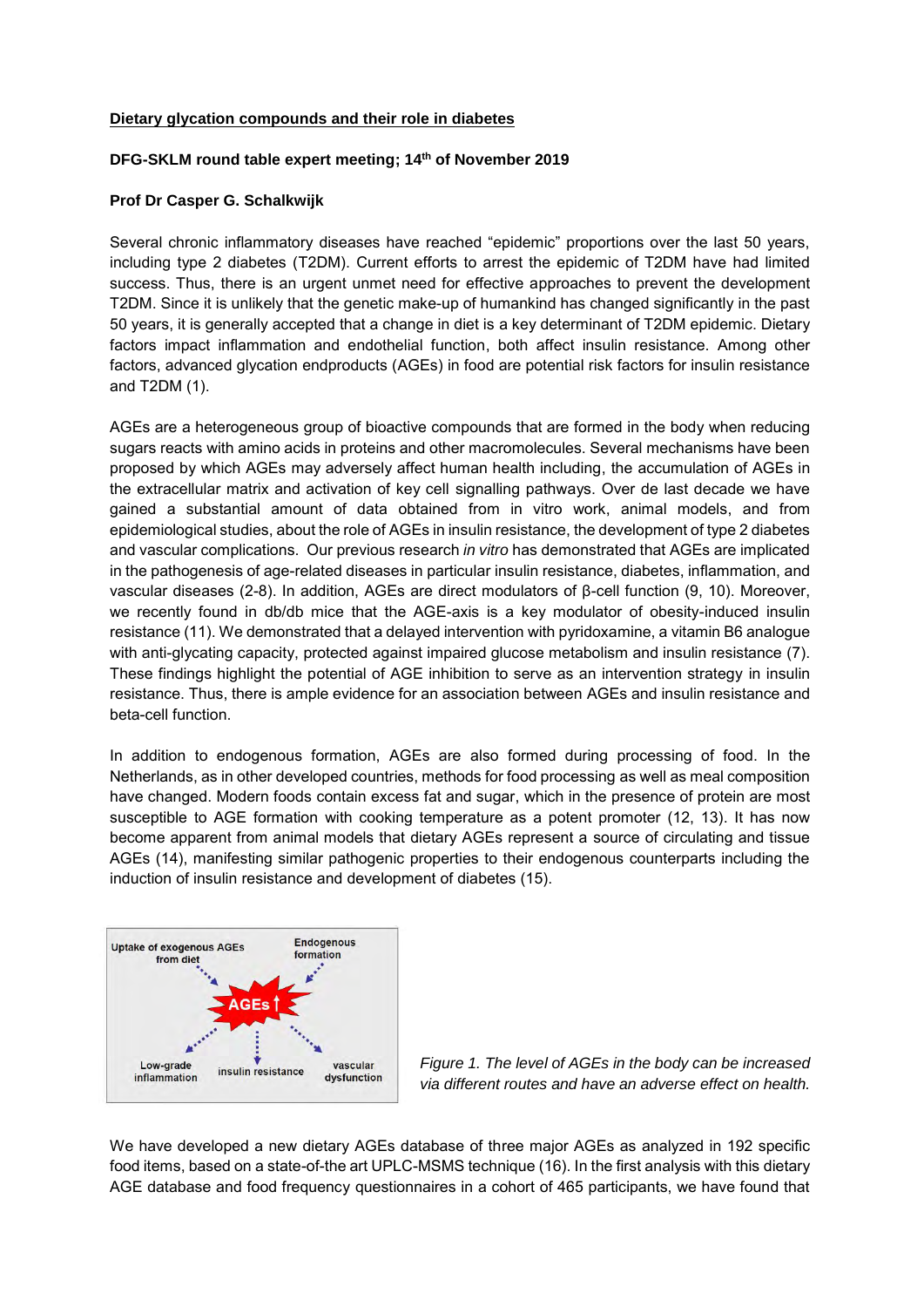higher levels of dietary AGEs are associated with free plasma and urinary AGE levels. These findings may have important implications for those who ingest a diet rich in AGEs (17). In an animal model we demonstrated that higher dietary AGE intake results in higher levels of AGEs in several organs including the liver and the brain and increased hepatic inflammation. The accumulation of AGEs in organs was reversible by a switch to low dietary AGE intake.

Although dietary AGEs restriction has been associated with reduction of serum and tissue AGEs in parallel with a reduction of markers of inflammation and endothelial dysfunction, as well as improvement of insulin sensitivity (18-24), it is still unresolved whether dietary AGEs are directly involved in the aetiology of insulin resistance in human (25). In fact, studies so far have yielded inconsistent results, because of poor methodological quality and/or multiple shortcomings:

- Many of the studies so far used controlled variations in cooking methods to increase AGEs in the food. However, the heating of food also induces degradation and oxidation of heat-sensitive nutritive compounds. A high- versus low-AGE diet prepared by different heat treatments will, therefore, lead to dissimilar contents of such nutritive compounds and therefore the effects of high AGE diets cannot be directly related only to AGEs.
- In most studies, an important issue is the limited reliability of immunoassays for the AGEs that are used for quantification.
- Many of the studies did not control for the energy and/or macronutrient content (26, 27). Low- and high-AGE diets have to be similar in energy and nutrient content, as physiological endpoints are influenced by these factors.
- Although a randomised cross-over study found that high AGE intake reduced insulin sensitivity (24), it was difficult to exclude possible carry-over effects; a four-week wash out period might be too short.
- A randomized trial was conducted in two parallel groups; however shortcomings of this trial were the use of HOMA-IR instead of direct assessment of insulin sensitivity and the lack of data about beta-cell function (23).

So far, it remains unresolved whether dietary AGEs are causally involved in the development of insulin resistance and T2DM. To rule out all the above-mentioned research gaps we have decided to conduct a new and unique study. We are now performing a new and unique study: a randomized trial in overweight subjects in two parallel groups. The participants are allocated into either a low-AGE group or a high-AGE group based on our unique dietary AGE database. We are using state-of the art UPLC-MS/MS for the measurement of AGEs. Insulin resistance, as measured with a clamp, is the primary outcome. We are measuring the effect of dietary AGEs on beta-cell function as obtained from an OGT, and will for the first time combine this primary outcome with macro- and microvascular function, and biomarkers of AGEs, endothelial dysfunction and of low-grade inflammation. Last participant out is expected at February 2021.

It is now well established that the dicarbonyl compounds methylglyoxal (MGO), glyoxal (GO) and 3-deoxyglucosone (3-DG) are the most reactive precursors in the formation of AGEs. The glycation activity of these biologically reactive dicarbonyl compounds is much higher as compared to that of sugars, with MGO as the major precursor in the formation of AGEs (28).



*Figure 2. Methylglyoxal*

There is now increasing evidence that elevated levels of MGO is at the root of the development of chronic inflammatory diseases (29-31). Studies in experimental models have demonstrated that administration of MGO results in the development of diabetes (32) and MGO also plays a role in the development of other age-related diseases such as neurodegenerative disorders (as reviewed in (33). Building further on these results, we have quantified MGO (and GO and 3DG) in different beverages and food products as analysed with a state-of-the art UPLC-MSMS technique. We found high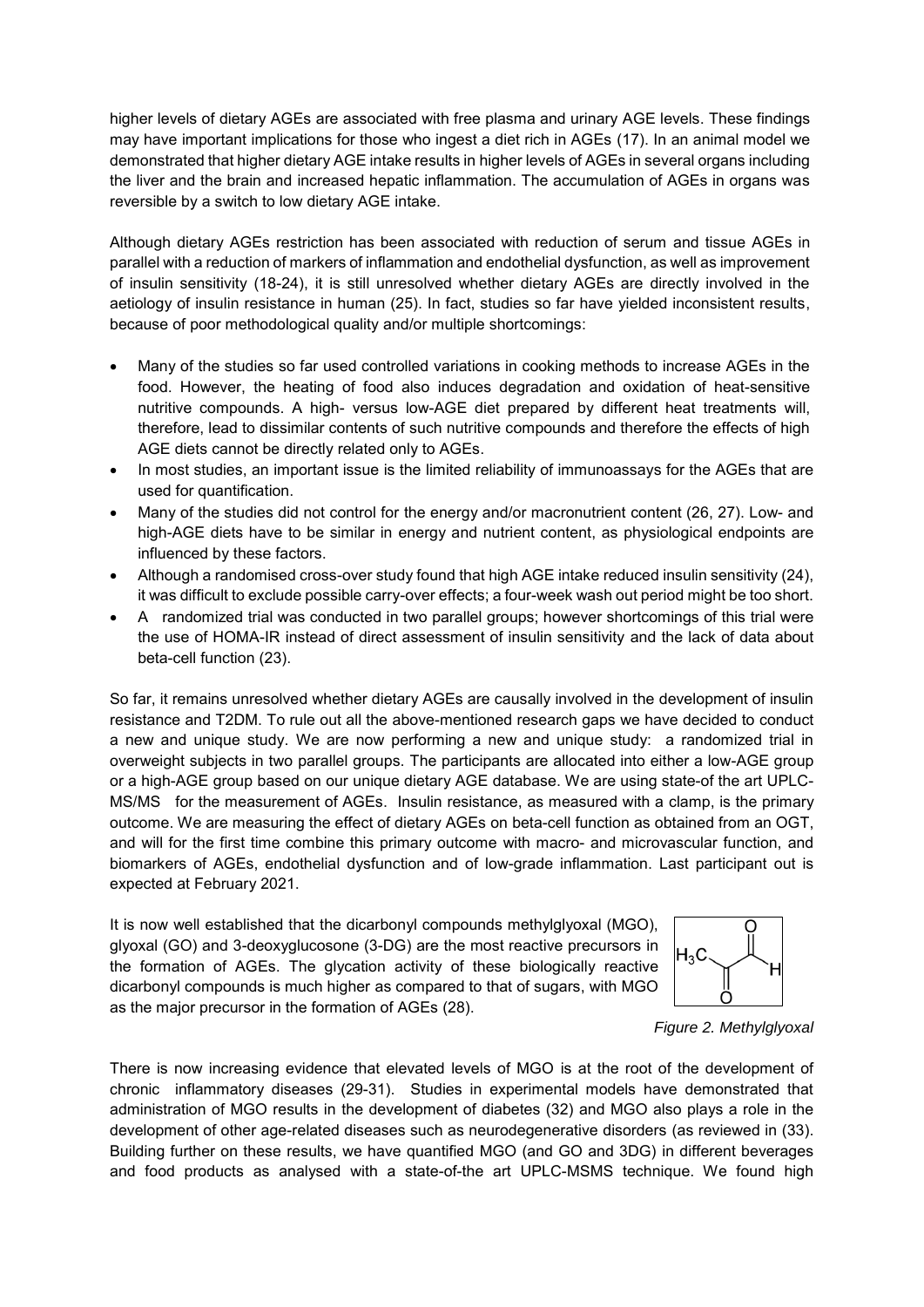concentration of dicarbonyls in sugar- and fat containing foods and developed a dietary dicarbonyl database of MGO, GO and 3-DG. So far, the gastrointestinal absorption, bioavailability and a role in gut microbiota and physiological consequences of dicarbonyl compounds in foods are not well known (34, 35). We recently found in mice that dietary MGO are absorbed from the diet and lead to accumulation of MGO-derived MG-H1 in plasma and in tissues including the brain (preliminary data; see figure).



*Figure 2. Dietary MGO increases the levels of MGOderived MG-H1 in plasma and brain in mice (n=6).*

MG-H1 is a major MGO-derived AGE and strongly linked to several chronic inflammatory diseases (36). The described dietary dicarbonyl database opens the possibility to further explore the physiological impact of dietary MGO to the organism.

#### Literature:

1. Kellow NJ, Savige GS. Dietary advanced glycation end-product restriction for the attenuation of insulin resistance, oxidative stress and endothelial dysfunction: a systematic review. Eur J Clin Nutr. 2013;67(3):239-48.

2. Brouwers O, Niessen PM, Miyata T, Ostergaard JA, Flyvbjerg A, Peutz-Kootstra CJ, et al. Glyoxalase-1 overexpression reduces endothelial dysfunction and attenuates early renal impairment in a rat model of diabetes. Diabetologia. 2014;57(1):224-35.

3. Gaens KH, Ferreira I, van de Waarenburg MP, van Greevenbroek MM, van der Kallen CJ, Dekker JM, et al. Protein-Bound Plasma Nepsilon-(Carboxymethyl)lysine Is Inversely Associated With Central Obesity and Inflammation and Significantly Explain a Part of the Central Obesity-Related Increase in Inflammation: The Hoorn and CODAM Studies. Arteriosclerosis, thrombosis, and vascular biology. 2015;35(12):2707-13.

4. Gaens KH, Niessen PM, Rensen SS, Buurman WA, Greve JW, Driessen A, et al. Endogenous formation of Nepsilon- (carboxymethyl)lysine is increased in fatty livers and induces inflammatory markers in an in vitro model of hepatic steatosis. JHepatol. 2012;56(3):647-55.

5. Hanssen NM, Beulens JW, van Dieren S, Scheijen JL, van der AD, Spijkerman AM, et al. Plasma advanced glycation end products are associated with incident cardiovascular events in individuals with type 2 diabetes: a case-cohort study with a median follow-up of 10 years (EPIC-NL). Diabetes. 2015;64(1):257-65.

6. Hanssen NM, Wouters K, Huijberts MS, Gijbels MJ, Sluimer JC, Scheijen JL, et al. Higher levels of advanced glycation endproducts in human carotid atherosclerotic plaques are associated with a rupture-prone phenotype. European heart journal. 2014;35(17):1137-46.

7. Maessen DE, Brouwers O, Gaens KH, Wouters K, Cleutjens JP, Janssen BJ, et al. Delayed Intervention With Pyridoxamine Improves Metabolic Function and Prevents Adipose Tissue Inflammation and Insulin Resistance in High-Fat Diet-Induced Obese Mice. Diabetes. 2016;65(4):956-66.

8. Maessen DE, Hanssen NM, Scheijen JL, van der Kallen CJ, van Greevenbroek MM, Stehouwer CD, et al. Post-Glucose Load Plasma alpha-Dicarbonyl Concentrations Are Increased in Individuals With Impaired Glucose Metabolism and Type 2 Diabetes: The CODAM Study. Diabetes care. 2015;38(5):913-20.

Coughlan MT, Yap FY, Tong DC, Andrikopoulos S, Gasser A, Thallas-Bonke V, et al. Advanced glycation end products are direct modulators of beta-cell function. Diabetes. 2011;60(10):2523-32.

10. Vlassara H, Uribarri J. Advanced glycation end products (AGE) and diabetes: cause, effect, or both? Current diabetes reports. 2014;14(1):453.

11. Gaens KH, Goossens GH, Niessen PM, van Greevenbroek MM, van der Kallen CJ, Niessen HW, et al. Nepsilon- (carboxymethyl)lysine-receptor for advanced glycation end product axis is a key modulator of obesity-induced dysregulation of adipokine expression and insulin resistance. Arteriosclerosis, thrombosis, and vascular biology. 2014;34(6):1199-208. 12. Uribarri J, Woodruff S, Goodman S, Cai WJ, Chen X, Pyzik R, et al. Advanced Glycation End Products in Foods and a

Practical Guide to Their Reduction in the Diet. Journal of the American Dietetic Association. 2010;110(6):911-6.

13. Goldberg T, Cai W, Peppa M, Dardaine V, Baliga BS, Uribarri J, et al. Advanced glycoxidation end products in commonly consumed foods. J Am Diet Assoc. 2004;104(8):1287-91.

14. Uribarri J, Cai W, Sandu O, Peppa M, Goldberg T, Vlassara H. Diet-derived advanced glycation end products are major contributors to the body's AGE pool and induce inflammation in healthy subjects. Ann N Y Acad Sci. 2005;1043:461-6.<br>15. Cai W. Ramdas M. Zhu L. Chen X. Striker GE. Vlassara H. Oral advanced glycation endpro 15. Cai W, Ramdas M, Zhu L, Chen X, Striker GE, Vlassara H. Oral advanced glycation endproducts (AGEs) promote insulin resistance and diabetes by depleting the antioxidant defenses AGE receptor-1 and sirtuin 1. Proceedings of the National Academy of Sciences of the United States of America. 2012;109(39):15888-93.

16. Scheijen J, Clevers E, Engelen L, Dagnelie PC, Brouns F, Stehouwer CDA, et al. Analysis of advanced glycation endproducts in selected food items by ultra-performance liquid chromatography tandem mass spectrometry: Presentation of a dietary AGE database. Food Chem. 2016;190:1145-50.

17. Scheijen J, Hanssen NMJ, van Greevenbroek MM, Van der Kallen CJ, Feskens EJM, Stehouwer CDA, et al. Dietary intake of advanced glycation endproducts is associated with higher levels of advanced glycation endproducts in plasma and urine: The CODAM study. Clinical nutrition (Edinburgh, Scotland). 2018;37(3):919-25.

18. Uribarri J, Cai W, Peppa M, Goodman S, Ferrucci L, Striker G, et al. Circulating glycotoxins and dietary advanced glycation endproducts: two links to inflammatory response, oxidative stress, and aging. J Gerontol A Biol Sci Med Sci.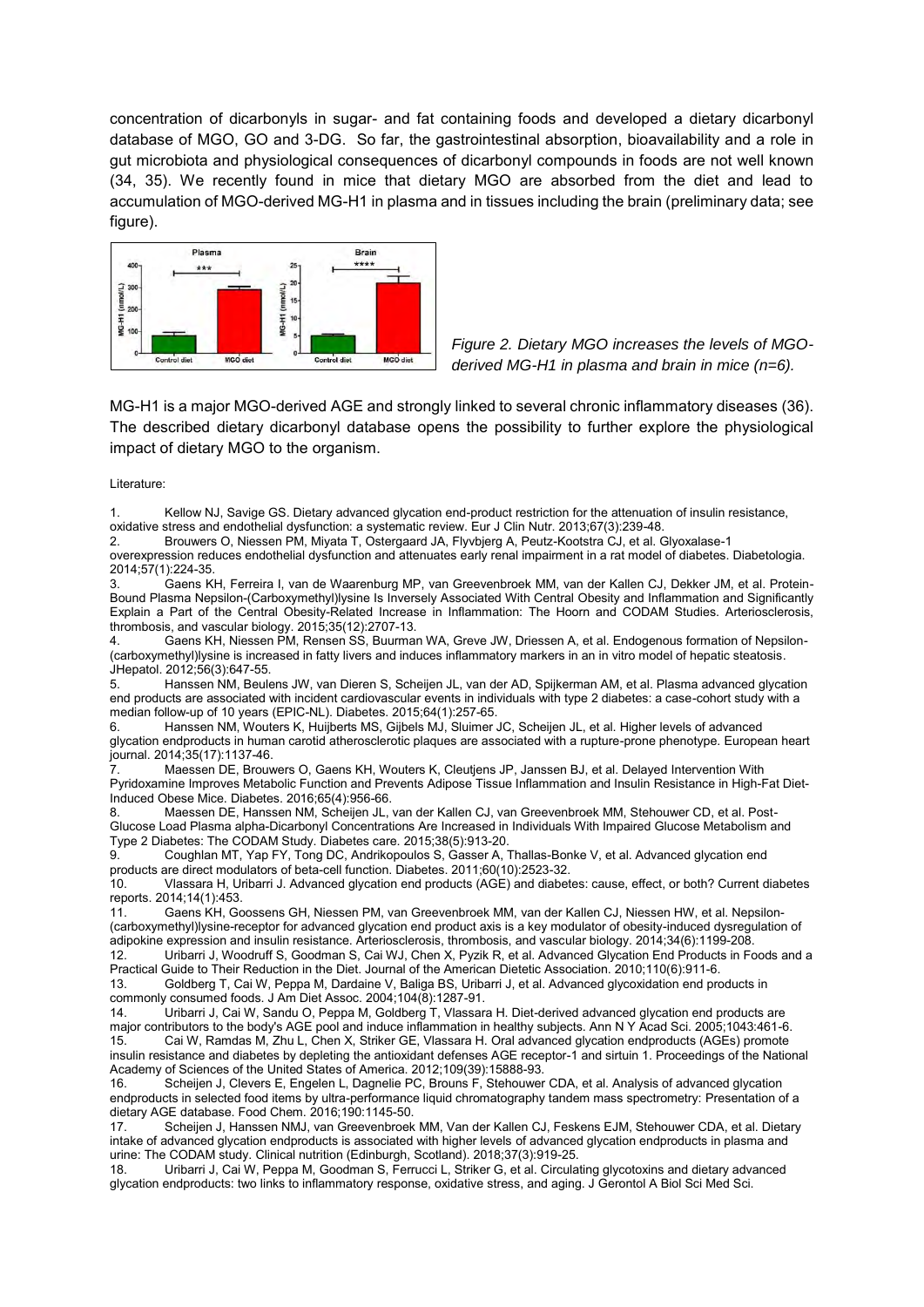2007;62(4):427-33.<br>19 Uribarri J

19. Uribarri J, Cai W, Ramdas M, Goodman S, Pyzik R, Chen X, et al. Restriction of advanced glycation end products improves insulin resistance in human type 2 diabetes: potential role of AGER1 and SIRT1. Diabetes care. 2011;34(7):1610-6. 20. Mark AB, Poulsen MW, Andersen S, Andersen JM, Bak MJ, Ritz C, et al. Consumption of a Diet Low in Advanced Glycation Endproducts for 4 weeks Improves Insulin Sensitivity in Overweight Women. Diabetes care. 2013.

21. Poulsen MW, Hedegaard RV, Andersen JM, de Courten B, Bugel S, Nielsen J, et al. Advanced glycation endproducts in food and their effects on health. Food and Chemical Toxicology. 2013;60:10-37.

Mark AB, Poulsen MW, Andersen S, Andersen JM, Bak MJ, Ritz C, et al. Consumption of a diet low in advanced glycation end products for 4 weeks improves insulin sensitivity in overweight women. Diabetes care. 2014;37(1):88-95. 23. Vlassara H, Cai W, Tripp E, Pyzik R, Yee K, Goldberg L, et al. Oral AGE restriction ameliorates insulin resistance in

obese individuals with the metabolic syndrome: a randomised controlled trial. Diabetologia. 2016;59(10):2181-92. 24. de Courten B, de Courten MP, Soldatos G, Dougherty SL, Straznicky N, Schlaich M, et al. Diet low in advanced glycation end products increases insulin sensitivity in healthy overweight individuals: a double-blind, randomized, crossover trial. Am J Clin Nutr. 2016;103(6):1426-33.<br>25. Poulsen MW. Hedegaard R

25. Poulsen MW, Hedegaard RV, Andersen JM, de Courten B, Bugel S, Nielsen J, et al. Advanced glycation endproducts in food and their effects on health. Food Chem Toxicol. 2013;60:10-37.

26. Birlouez-Aragon I, Saavedra G, Tessier FJ, Galinier A, Ait-Ameur L, Lacoste F, et al. A diet based on high-heattreated foods promotes risk factors for diabetes mellitus and cardiovascular diseases. Am J Clin Nutr. 2010;91(5):1220-6. 27. Uribarri J, Peppa M, Cai W, Goldberg T, Lu M, He C, et al. Restriction of dietary glycotoxins reduces excessive

advanced glycation end products in renal failure patients. Journal of the American Society of Nephrology : JASN. 2003;14(3):728-31.

Schalkwijk CG. Vascular AGE-ing by methylglyoxal: the past, the present and the future. Diabetologia. 2015;58(8):1715-9.

Moraru A, Wiederstein J, Pfaff D, Fleming T, Miller AK, Nawroth P, et al. Elevated Levels of the Reactive Metabolite Methylglyoxal Recapitulate Progression of Type 2 Diabetes. Cell metabolism. 2018;27(4):926-34 e8.

30. Hanssen NMJ, Scheijen J, Jorsal A, Parving HH, Tarnow L, Rossing P, et al. Higher Plasma Methylglyoxal Levels Are Associated With Incident Cardiovascular Disease in Individuals With Type 1 Diabetes: A 12-Year Follow-up Study. Diabetes. 2017;66(8):2278-83.

31. `` Hanssen NMJ, Westerink J, Scheijen J, van der Graaf Y, Stehouwer CDA, Schalkwijk CG, et al. Higher Plasma Methylglyoxal Levels Are Associated With Incident Cardiovascular Disease and Mortality in Individuals With Type 2 Diabetes. Diabetes care. 2018;41(8):1689-95.

32. Nigro C, Mirra P, Prevenzano I, Leone A, Fiory F, Longo M, et al. miR-214-Dependent Increase of PHLPP2 Levels Mediates the Impairment of Insulin-Stimulated Akt Activation in Mouse Aortic Endothelial Cells Exposed to Methylglyoxal. International journal of molecular sciences. 2018;19(2).

33. Beeri MS, Moshier E, Schmeidler J, Godbold J, Uribarri J, Reddy S, et al. Serum concentration of an inflammatory glycotoxin, methylglyoxal, is associated with increased cognitive decline in elderly individuals. Mechanisms of ageing and development. 2011;132(11-12):583-7.

34. Hellwig M, Gensberger-Reigl S, Henle T, Pischetsrieder M. Food-derived 1,2-dicarbonyl compounds and their role in diseases. Seminars in cancer biology. 2018;49:1-8.

35. Snelson M, Coughlan MT. Dietary Advanced Glycation End Products: Digestion, Metabolism and Modulation of Gut Microbial Ecology. Nutrients. 2019;11(2).

36. Maessen DE, Stehouwer CD, Schalkwijk CG. The role of methylglyoxal and the glyoxalase system in diabetes and other age-related diseases. Clinical science (London, England : 1979). 2015;128(12):839-61.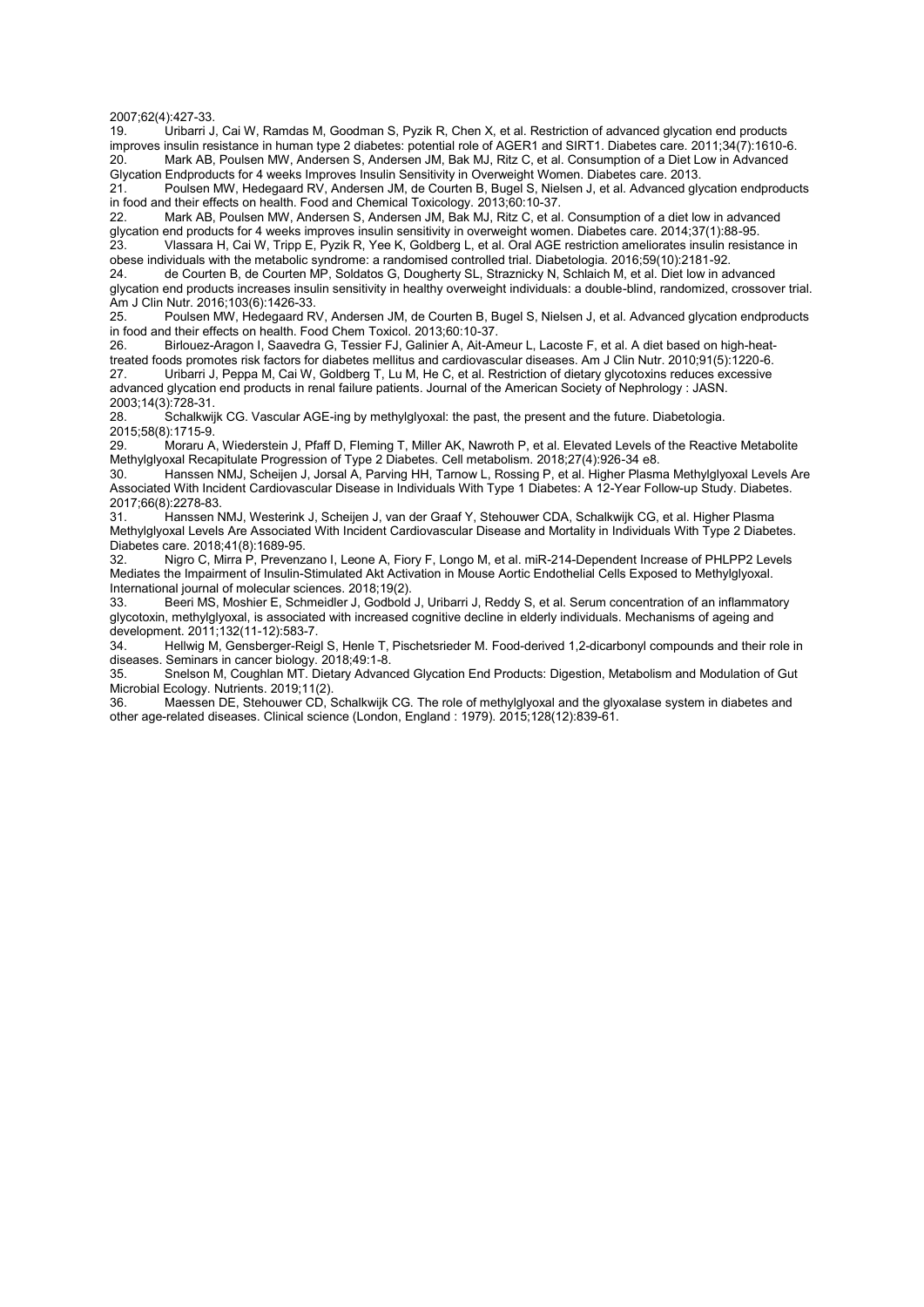#### **Glycation and Uremia**

#### Monika Pischetsrieder

<span id="page-26-0"></span>Chronic kidney disease and acute renal failure leads to the systemic accumulation of urea and other toxic waste products (uremia). The concentrations of advanced glycation end-products are greatly elevated in the plasma and hemolysate of uremic patients.<sup>[1,](#page-29-0)[2,](#page-29-1)[3](#page-29-2)</sup> These elevated AGE-levels are caused by incomplete clearance, but also by increased formation due to oxidative and carbonyl stress<sup>3,[4,](#page-29-3)[5](#page-29-4)</sup>.

#### **The role of carbonyl stress in uremia**

Carbonyl stress is characterized by the accumulation of reactive carbonyl compounds in plasma and tissues, which are considerably more active to generate AGEs compared to sugars. In one study, reactive carbonyl compounds generated more than 70 resp. 80 % of the AGEs CML and imidazolone despite of a 500 fold molar excess of glucose<sup>[6](#page-29-5)</sup>. They are formed by the breakdown of sugars and comprise αdicarbonyl compounds and short chain monocarbonyl compounds, which readily react with amino acid side chains of proteins yielding AGEs. Most prominent reactive carbonyl compounds are 3 desoxyglucoson (3-DG), 3,4-didesoxyglucoson-3-en (3,4-DGE), glucoson, 3-desoxygalactoson (3-DGal), methylglyoxal (MO) and glyoxal (GO) (Figure 1). Additionally non-sugar monocarbonyls can be of relevance, such as 5-hydroxymethylfurfural (5-HMF) or formaldehyde.



Figure 1: Structures of important reactive carbonyl compounds causing carbonyl stress in chronic kidney disease. Carbonyl stress leads to high levels of AGEs in the plasma and tissues of uremic patients

<span id="page-26-1"></span>Carbonyl stress in uremic patients is caused by different mechanisms. In undialyzed patients with chronic renal failure, serum 3-DG levels are fourfold higher compared to healthy control. This increase is partially due to insufficient renal clearance, since 3-DG serum concentrations positively correlate with serum creatinine. Additionally, the main metabolization pathway of 3-DG, the reduction to 3 deoxyfructosone in the kidney may be impaired by the loss of kidney function. [7](#page-29-6) Hemodialysis removes 3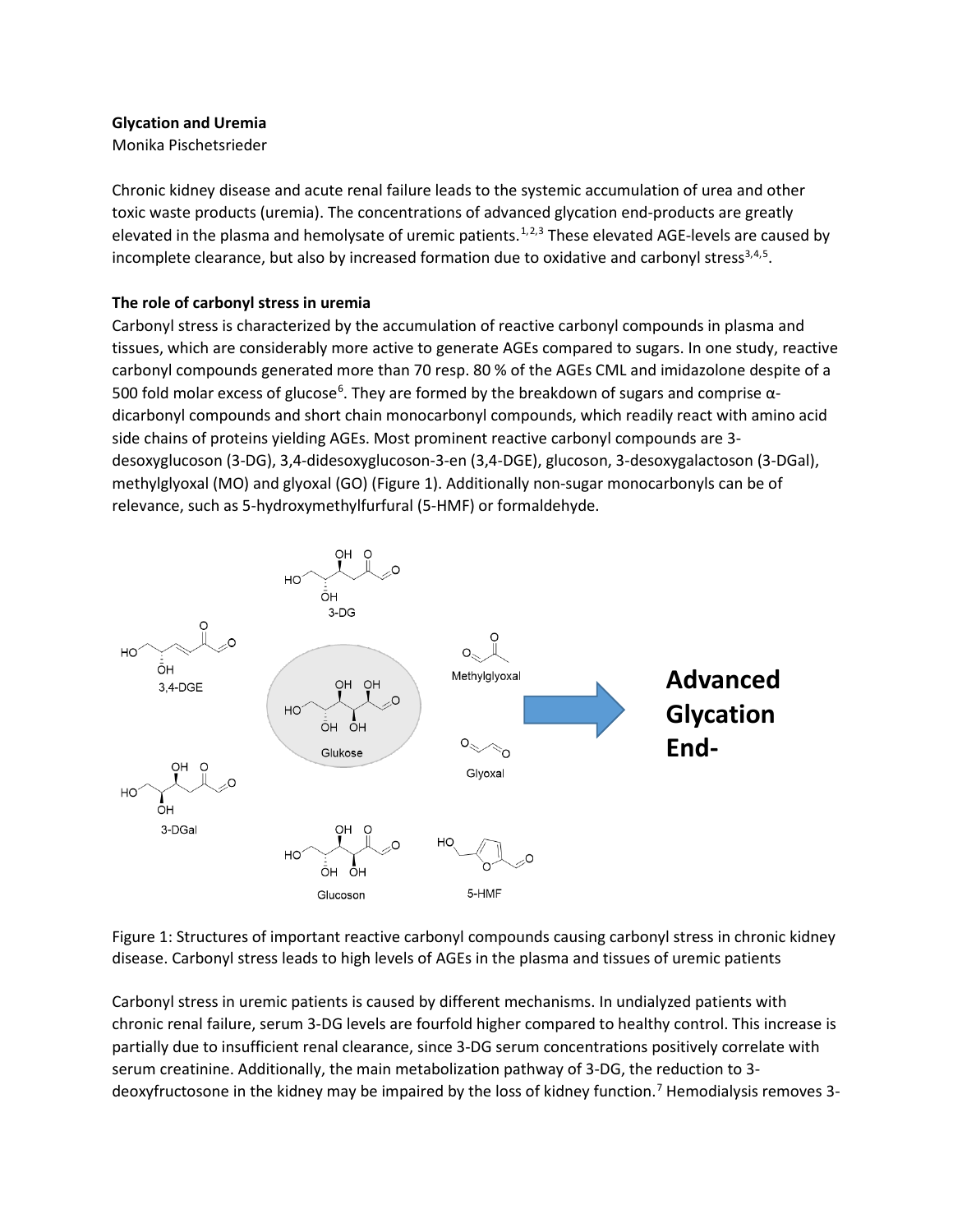DG strongly, but not completely from the serum, since the levels after hemodialysis are still higher compared to healthy subjects.<sup>7</sup> Similarly, other reactive carbonyl compounds are also elevated in uremia<sup>[8](#page-29-7)</sup>. In contrast to hemodialysis, continuous ambulatory peritoneal dialysis does not sufficiently remove reactive carbonyl compounds, and beyond that is even an additional source. During heat sterilization of glucose containing peritoneal dialysis fluids, reactive carbonyl compounds, the so-called glucose degradation products, are formed, which are permanently administered in high amounts together with a concentrated glucose solution into the peritoneal cavity (Figure 2).<sup>[9](#page-29-8)</sup>



## <span id="page-27-0"></span>1-chamber fluids (pH 5.4)

Figure 2: Concentrations of reactive carbonyl compounds (glucose degradation products) in different peritoneal dialysis fluids according to Mittelmaier et al.<sup>[10](#page-29-9)</sup>

#### **Consequences of carbonyl stress in peritoneal dialysi[s9](#page-27-0)**

As a consequence of the permanent carbonyl stress in the peritoneal cavity of peritoneal dialysis (PD) patients, high levels of AGEs are formed locally in the peritoneum. Peritoneal AGE levels are associated with morphological changes, interstitial fibrosis, vascular sclerosis and peritoneal permeability. Eventually these damages lead to a loss of ultrafiltration capacity and therapy discontinuation. Furthermore, glucose degradation products are cytotoxic, leading to mesothelial denudation, which is associated with fibrosis and vasculopathy and thus may be a second cause of ultrafiltration failure. The reactive carbonyl compounds present in PD fluids are not equally harmful. 3,4-DGE is the strongest contributor to the cytotoxic effect of PD fluids, although it is present in only very small amounts compared to other products. 3,4-DGE is a highly reactive compound due to its Michael system which readily reacts with nucleophils, particularly with thiol groups of cysteine residues. AGE formation by PD fluids and resulting loss of enzymatic activity is caused by 3,4-DGE, Glucosone, 3-DGal and 3-DG, whereas methylglyoxal and glyoxal are insignificant contributors (Figure 3).

The systemic effects of reactive carbonyl compounds in PD fluids are not well established. Thus far, it is not clear to which extent these products can penetrate through the peritoneal membrane into the

glucose concentration in PD fluid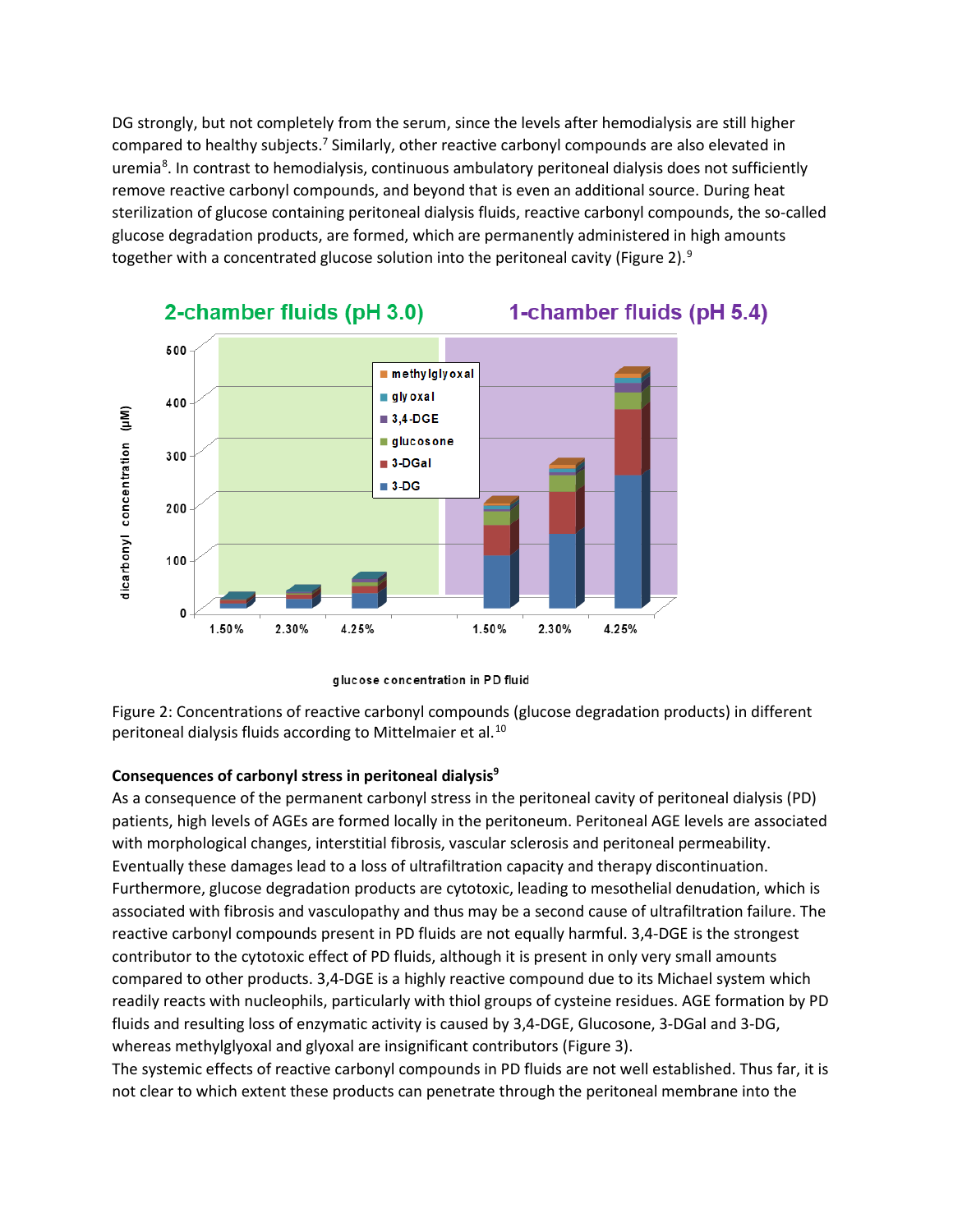blood stream. However, there is evidence that 3-DG is absorbed to some extent. Consequently, serum AGE concentrations, in particular those of imidazolone, are lower when patients are treated with fluids with reduced levels of reactive carbonyl compounds. Furthermore, PD patients benefit from the administration of reduced levels by improved residual renal function, lower markers of peritoneal inflammation and higher markers of mesothelial cell mass.



Figure 3: Reactive carbonyl compounds have different glycation activity. RNAse was incubated with different reactive carbonyl compounds in concentrations as present in PD fluids. Glycation of RNAse leads to a loss of enzymatic activity $11$ 

#### **Carbonyl stress in peritoneal dialysis patients– mitigation strategies[12](#page-29-11)**

Reactive carbonyl compounds are formed in PD fluids by the breakdown of the osmotic agent glucose during heat sterilization. Glucose degradation is dependent on the several parameters so that the formation rate can be modulated by the heating conditions. For commercial production, however, the variation possibilities are limited because it is mandatory that sterilization is complete and biocompatibility of the final product assured. Feasible mitigation strategies, which are clinically applied, comprise the use of double chamber bags and the replacement of glucose by alternative osmotic agents. Double chamber bags allow the separate sterilization of the electrolyte and the glucose solution, so that the latter can be heated at a low pH value of about 3.0. Glucose degradation is highly dependent on the pH value with a minimum degradation at slightly acidic pH (Figure 2). The physiological pH of the fluid is later obtained by mixing both solution immediately prior to use.

As an alternative, amino acids, and more commonly, polydisperse glucose polymers with a molecular weight between 1,600 and 45,000 Da can replace glucose as an osmotic agent. Glucose polymers possess less reducing ends than glucose. Since these reducing ends are the starting point for the formation of reactive carbonyl compounds, the resulting solutions generate less carbonyl stress to the patients.

#### **Conclusion**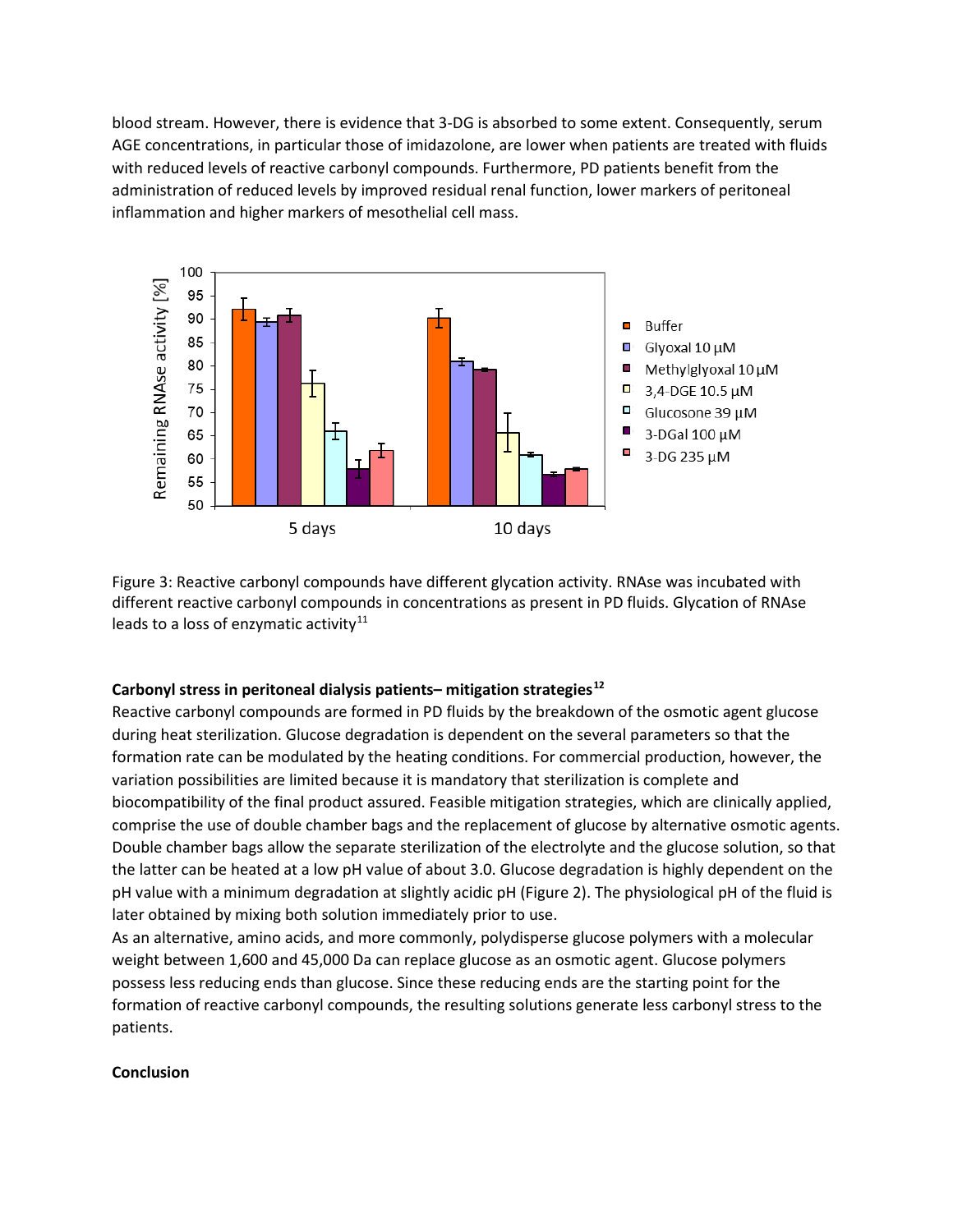Strongly elevated AGE-levels in plasma of patients with chronic kidney disease is caused by a reduced clearance, but also by elevated oxidative and carbonyl stress. Carbonyl stress is a consequence of the disease, but also peritoneal dialysis, which is a commonly applied therapy option, can augment local and systemic carbonyl stress with severe clinical consequences. Fundamental understanding of the chemical mechanisms involved in the formation and reaction of reactive carbonyl compounds is the basis for the development of suitable mitigation strategies.

l

<span id="page-29-0"></span><sup>&</sup>lt;sup>1</sup> Odetti P, Fogarty J, Sell D, Monnier V (1992) Chromatographic quantitation of plasma and erythrocyte pentosidine in diabetic and uremic subjects. Diabetes 41:153-159

<span id="page-29-1"></span><sup>&</sup>lt;sup>2</sup> Kuang L, Jing Z, Wang J, Ma L, Liu X, Yang J (2014) Quantitative determination of ε-N-carboxymethyl-L-lysine in

<span id="page-29-2"></span>human plasma by liquid chromatography-tandem mass spectrometry. J Pharma Biomed Anal 90: 1-6<br><sup>3</sup> Agalou S, Ahmed N, Thornalley P, Dawnay A (2005) Advanced glycation end product free adducts are cleared by dialysis. Ann NY Acad Sci 1043: 734-739

<span id="page-29-3"></span><sup>4</sup> Miyata T, Ueda Y, Yamada Y, Izuhara Y, Wada T, Jadoul M, Saito A, Kurokawa K, van Ypersele de Strihou C (1998) Accumulation of carbonyls accelerates the formation of pentosidine, an advanced glycation end product; carbonyl stress in uremia. J Am Soc Nephrol 9:2349-2356

<span id="page-29-4"></span> $5$  Stinghen A, Massy Z, Vlassara H, Striker G, Boullier A (2016) Uremic toxicity of advanced glycation end products in CKD. J Am Soc Nephrol 27:354-370

<span id="page-29-5"></span> $6$  Tauer A, Knerr T, Niwa T, Schaub T, Lage C, Passlick-Deetjen J, Pischetsrieder M (2001) In vitro formation of Nε-(carboxymethyl)lysine and imidazolones under conditions similar to continous ambulatory peritoneal dialysis. Biochem Biophys Res Comm 280: 1408-1414

<span id="page-29-6"></span><sup>&</sup>lt;sup>7</sup> Niwa T, Katsuzaki T, Momoi T, Miyazaki T, Ogawa H, Saito A, Miyazaki S, Maeda K, Tatemichi N, Takei Y (1996) Modification of β2m with advanced glycation end products as observed in dialysis-related amyloidosis by 3-DG accumulating in uremic serum. Kid Int 49:861-867

<span id="page-29-7"></span><sup>&</sup>lt;sup>8</sup> Henning C, Liehr K, Girndt M, Ulrich C, Glomb M (2014) Extending the spectrum of α-dicarbonyl compounds in vivo. J Biol Chem 289:28676-28688

<span id="page-29-8"></span><sup>9</sup> Pischetsrieder M, Gensberger-Reigl S, Atzenbeck L, Weigel I (2016) Chemistry and clinical relevance of carbohydrate degradation products in drugs. Drug Discov Today 21:1620-1631

<span id="page-29-10"></span><span id="page-29-9"></span><sup>&</sup>lt;sup>10</sup> Mittelmaier S, Fünfrocken M, Fenn D, Berlich R, Pischetsrieder M (2011) Quantification of the six major αdicarbonyl contaminants in peritoneal dialysis fluids by UHPLC/DAD/MSMS. Anal Bioanal Chem 401:1183-1193  $11$  Distler L, Georgieva A, Kenkel I, Huppert J, Pischetsrieder M (2014) Structure- and concentration-specific assessment of the physiological reactivity of  $\alpha$ -dicarbonyl glucose degradation products in peritoneal dialysis fluids. Chem Res Toxicol 27:1421-1430

<span id="page-29-11"></span> $12$  Pischetsrieder M, Gensberger S (2012) Glucose degradation products in peritoneal dialysis in Uremic Toxins by Mass Spectrometry, Niwa T (Ed.), Wiley Series on Mass Spectrometry, John Wiley & Sons, Inc., Hoboken, NJ, 193- 208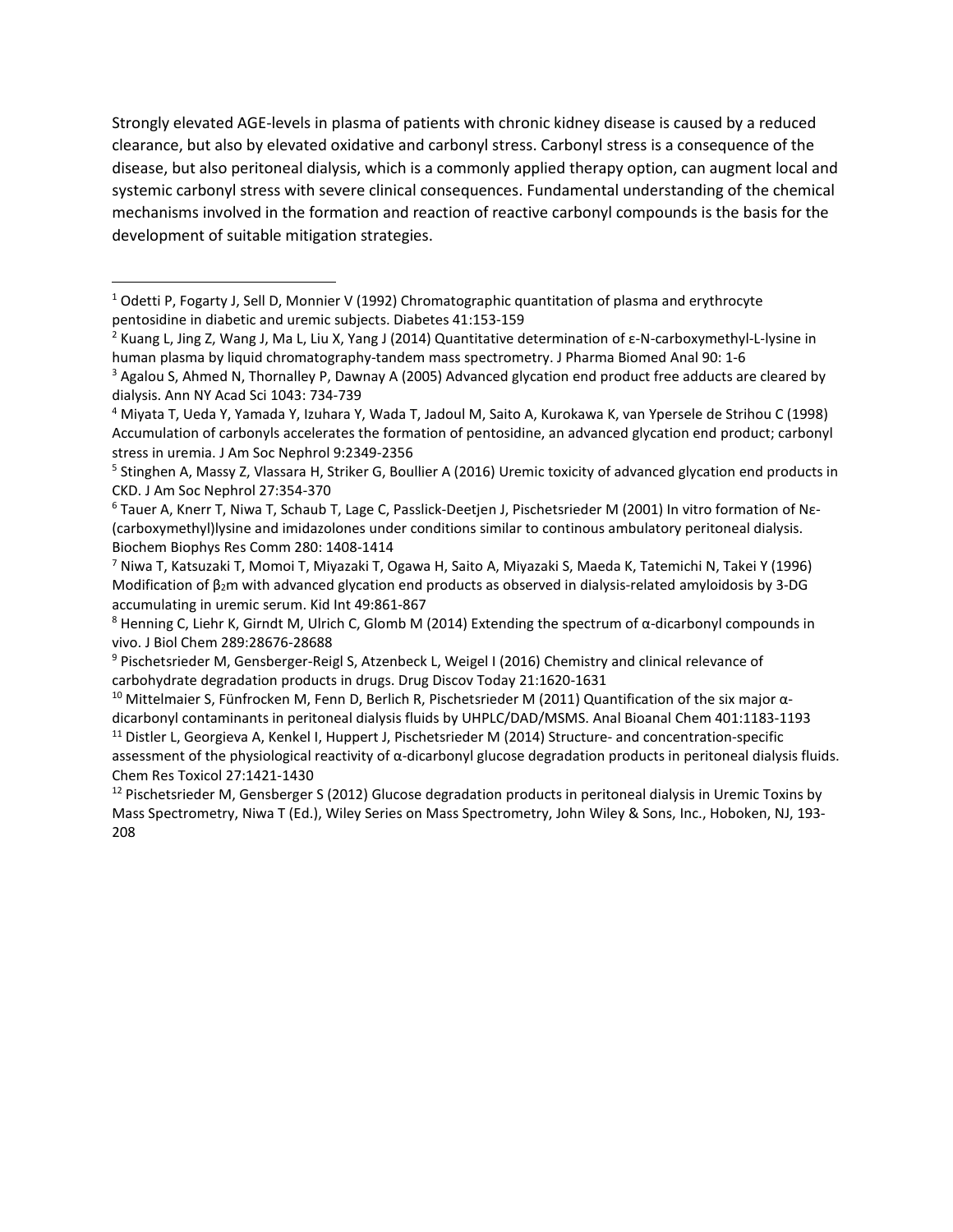# **Dietary glycation compounds and health II**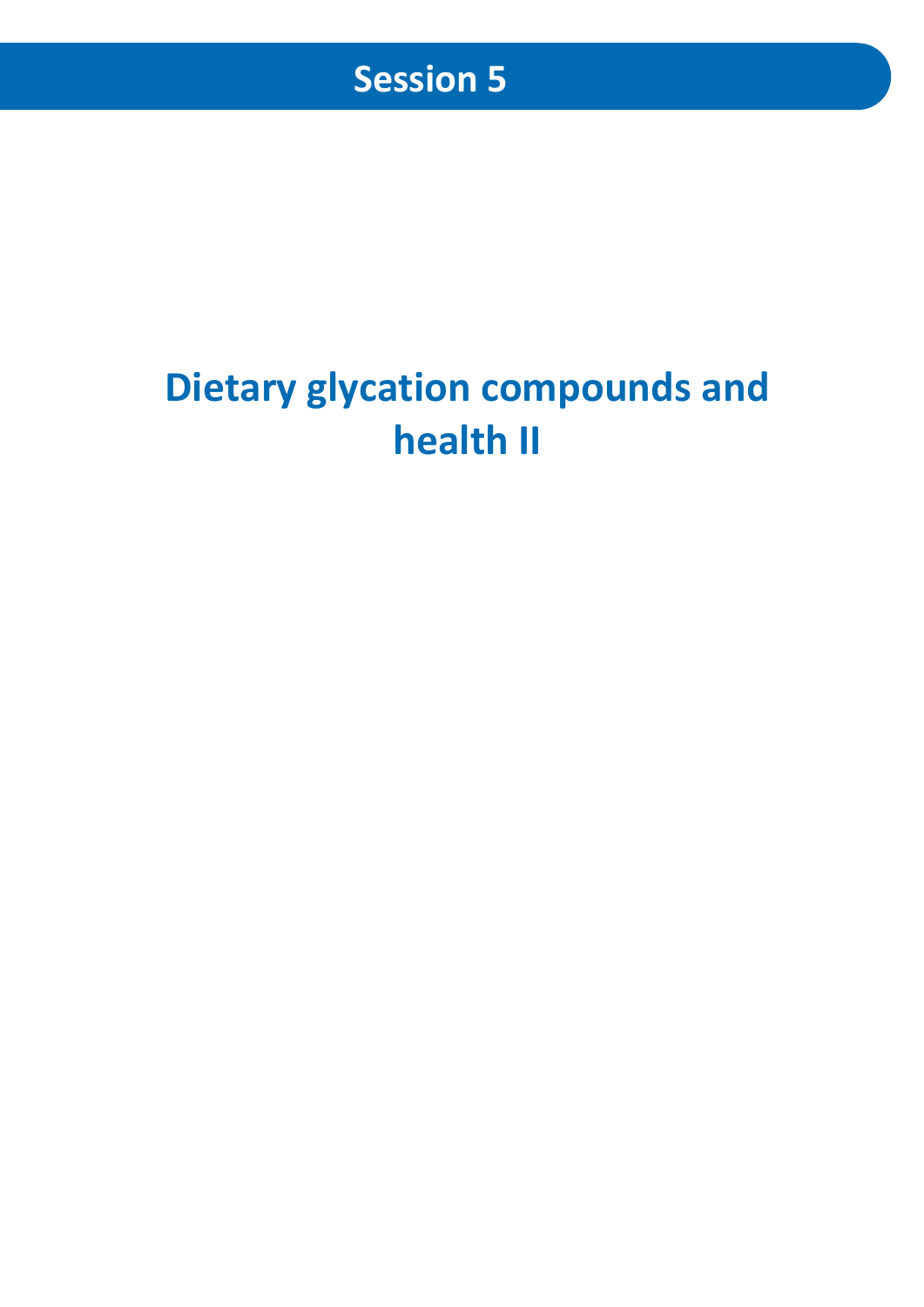## **Glycation and aging**

Andreas Simm Heart Centre of the University Hospital Halle (Saale) Martin-Luther-University Halle-Wittenberg 06120 Halle (Saale) andreas.simm@uk-halle.de

Aging is the progressive accumulation of damage with time leading to cellular as well as to organ dysfunction. This will increase the risk for degenerative diseases as well as for death. Nutrition on the other hand can have a great impact on the development of diseases and / or the maintaining of health. Therefore, the relationship between health, aging, diseases and nutrition has been a subject matter of research.

An important example of molecules, bridging nutrition, diseases and aging are the Advanced Glycation Endproducts (AGEs) or Maillard Reaction Products (MRPs), products of the browning reaction. In 1912, Louis Camille Maillard first observed the browning reaction by heating glycine and glucose, which was thereafter referred as the Maillard reaction (1). As a first step of this reaction with proteins, reactive carbohydrates e.g. glucose react with the amino group sidechain of lysine or arginine to form a Schiff base. After a rearrangement, a semi-stable Amadori product – a ketosamine structure – was formed. The best-known example of these reaction products is the glucose-modified hemoglobin – HbA1c – used in medicine as a marker for long-term hyperglycemia in Diabetes (2). Subsequent reactions lead to stable endproducts, the AGEs formed slowly at low temperature (medicine) or the MRPs (nutrition) formed fast at high temperature. Whereas many end-products are the same within AGEs and MRPs (as for example Carboxymethyllysine – CML, methylglyoxal– hydroimidazalone - MG-H1, Carboxy-ethylysine – CEL, or pentosidine), MRPs additionally contain high molecular weight products like the melanoidins.

AGEs are clearly associated with the aging process. It was shown, that glycated collagen accumulate during aging and Diabetes Mellitus (3). As proteins can crosslink during the glycation process, accumulation of cross-linked extracellular matrix proteins will lead to tissue stiffening. This is a hallmark of diastolic heart failure as well as hypertension in the elderly. Glycation of proteins can change/reduce their function. This was shown for hormones and growth factors like insulin and platelet derived growth factor (PDGF) (4). In addition, AGE-modified proteins can bind to the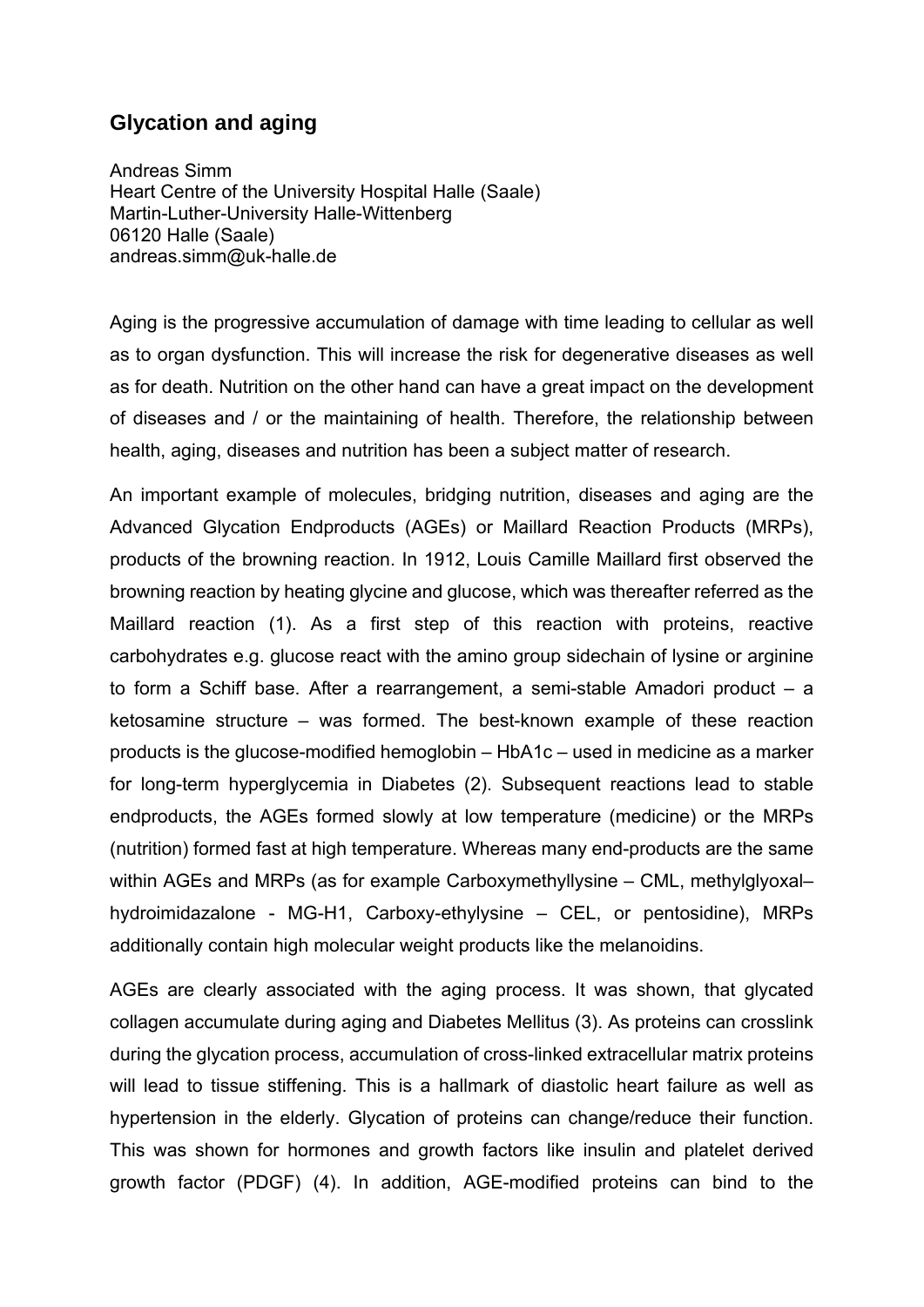multiligand receptor RAGE (receptor for advanced glycation endproducts), thereby inducing a proinflammatory response. Within the aging process, it is still unclear to what extend the endogenous or the exogenous AGEs are responsible for these effects. Due to the proposed effects of AGEs on health of mice and men, the group of Helen Vlassara introduced glycotoxins as a name for AGEs and AGE producing substances in food (5).

We in contrast could demonstrate a beneficial tumor growth–inhibiting effect of plasma advanced glycation end products as well as of an AGE-rich diet (bread crust) in non– small cell lung carcinoma *in vitro* (cell culture 2D and tumor spheroids 3D) and *in vivo* (6). Patients with lung cancer and high AGE associated fluorescence in the plasma at the time of operation survive better (5 year postoperative survival) in comparison to patients with low levels of AGEs. In addition, tumor growth of human H358 lung carcinoma cells subcutaneously implanted into athymic mice receiving AGE-rich bread crust diet was reduced in comparison to mice with control diet (day 25 of the tumor growth).

In the cardiovascular system, we could further show that water soluble extracts of bread crust activates cardiac cells. In mouse cardiac fibroblasts, bread crust extract induced a moderate elevation of ROS production causing an activation of p42/p44MAPK, p38MAPK and NF-κB, followed by increased expression of antioxidative enzymes like the Mn-SOD (7). Pretreatment of these cardiac cells with bread crust extract increases stress tolerance and survival after oxidative stress (24 hours treatment with  $0.7$ mM  $H_2O_2$ ).



Control cells H2O2 treated cells H2O2 treated after BCE pretreatment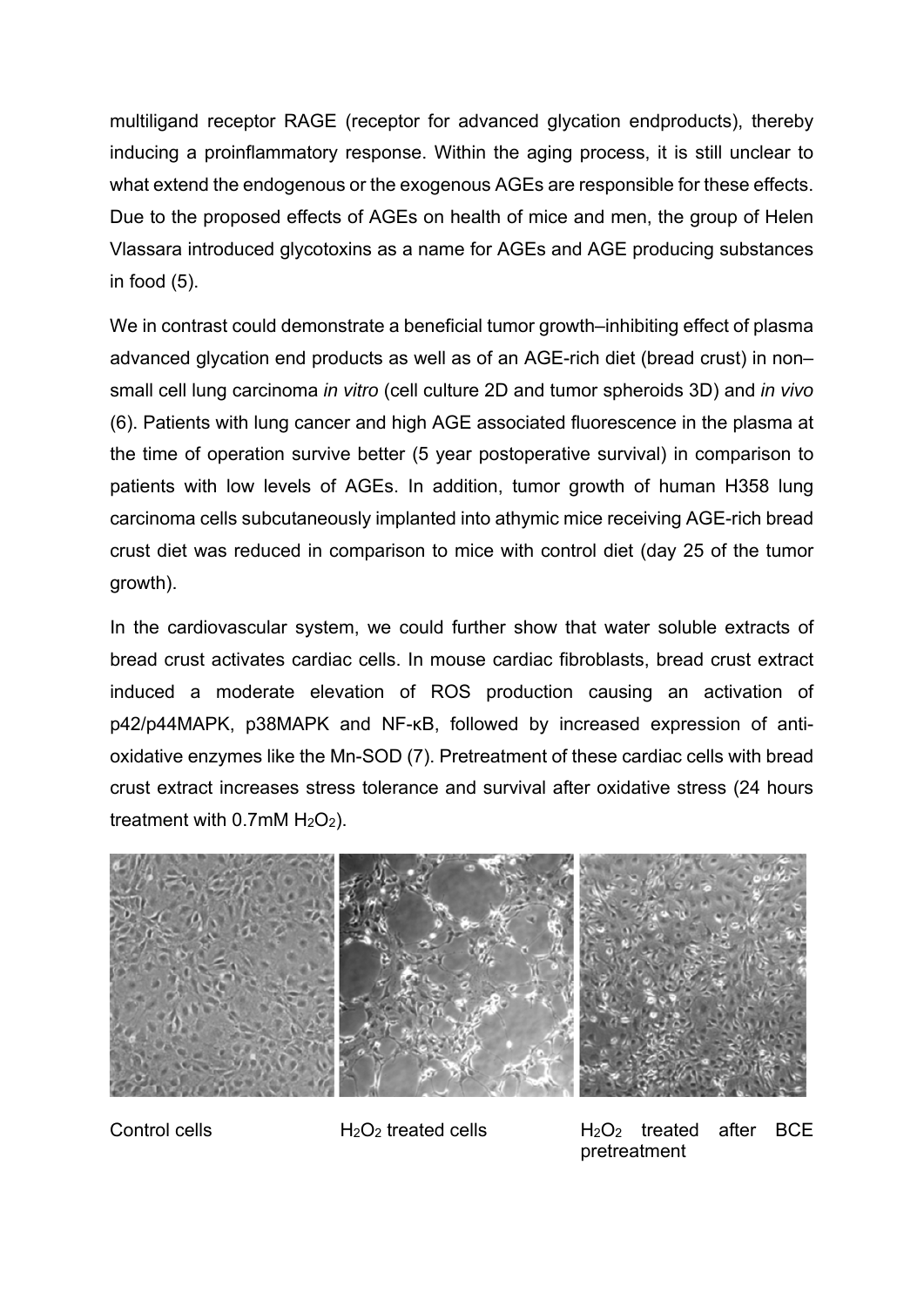Beside the potential negative effect, AGEs / MRPs from nutrition can have positive effects on health by hormetic responses. AGEs induce intracellular oxidative stress, thereby increasing the endogenous defense systems in the long-term. Like exercise, nutritional AGEs may be protective by inducing limited stress.



This principle is known in aging research as hormesis. Whereas we recognize many delirious effects of AGEs produced endogenously, little is known about food MRPs / AGEs within the aging process. Can we modify the production to have a positive impact on health and aging and what are the important biological effects to focus on? Finally yet importantly, we urgently need real randomized clinical trials in future.

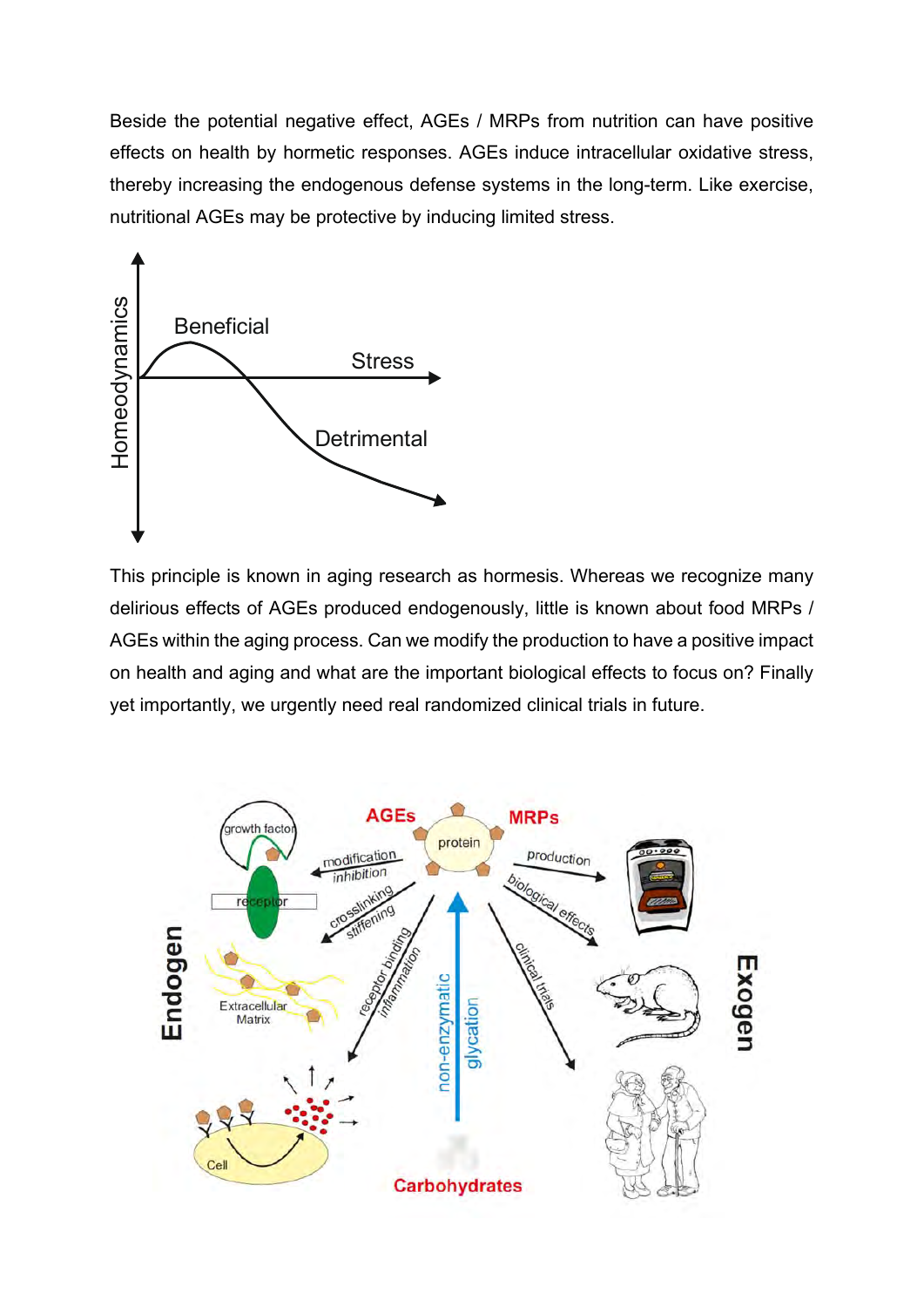References:

1. Maillard L.C. Action des acides aminés sur les sucres: Formation des mélanoidines par voie méthodique. Réaction de Maillard. C. R. Acad. Sci. 154 (1912) 66–68

2. Simm A. Protein glycation during aging and in cardiovascular disease. Journal of proteomics 92 (2013) 248 – 259

3. Monnier V.M. et al. Cross-linking of the extracellular matrix by the Maillard reaction in aging and diabetes: an update on "a puzzle nearing resolution". Ann N Y Acad Sci 1043 (2005) 533– 44

4. Abdel-Wahab Y.H. et al. Glycation of insulin results in reduced biological activity in mice. Acta Diabetol. 34 (1997), pp. 265-270

5. Koschinsky T. et al. Orally absorbed reactive glycation products (glycotoxins): An environmental risk factor in diabetic nephropathy. Proc Natl Acad Sci U S A. 94 (1997) 6474– 6479

6. Bartling B. et al. Prognostic potential and tumor growth–inhibiting effect of plasma Advanced Glycation End Products in non–small cell lung carcinoma. Mol. Med. 17 (9 -10) 980 – 989

7. Ruhs S. et al. Preconditioning with Maillard reaction products improves antioxidant defence leading to increased stress tolerance in cardiac cells. Experimental Gerontology 45 (2010) 752–76